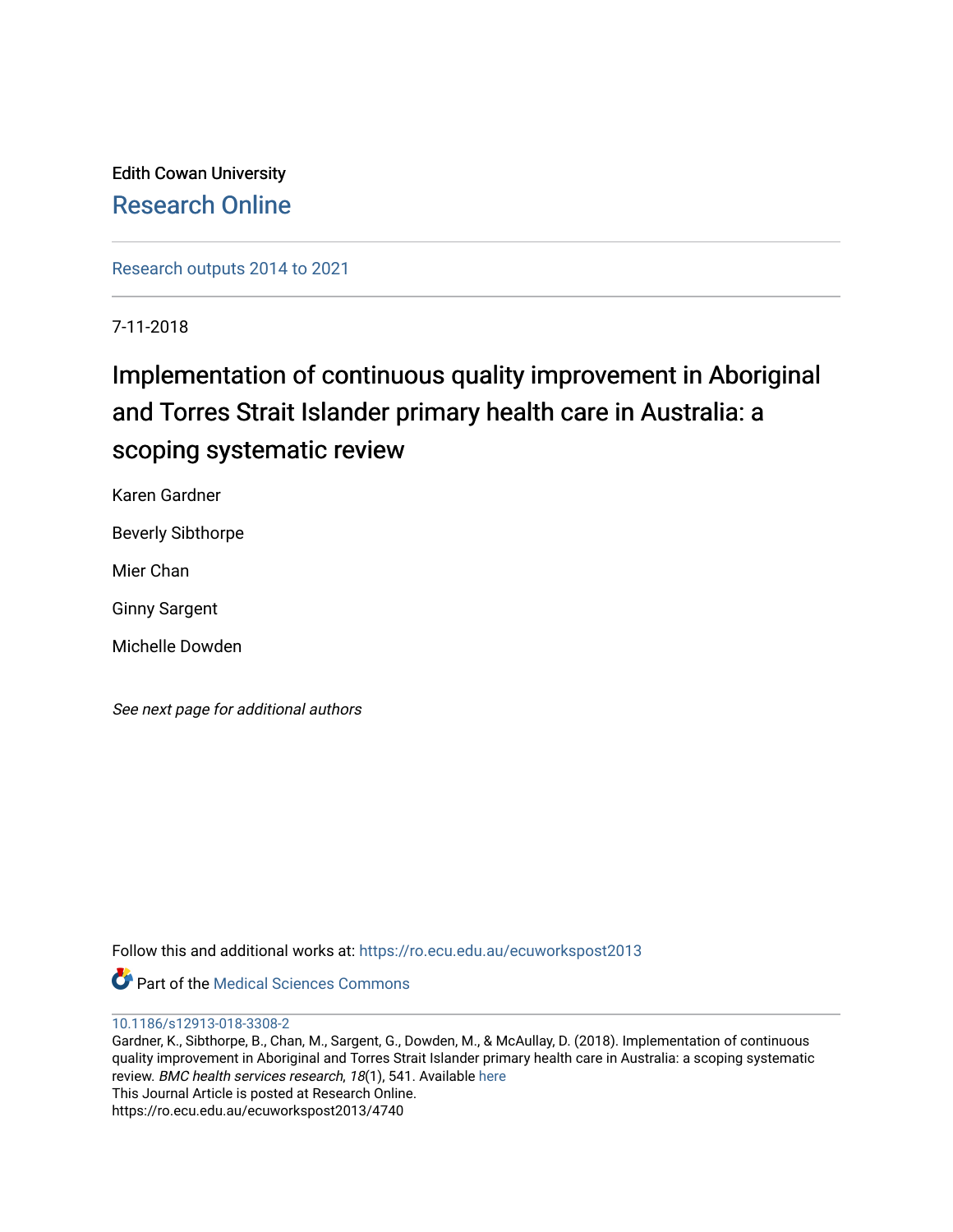### Authors

Karen Gardner, Beverly Sibthorpe, Mier Chan, Ginny Sargent, Michelle Dowden, and Daniel McAullay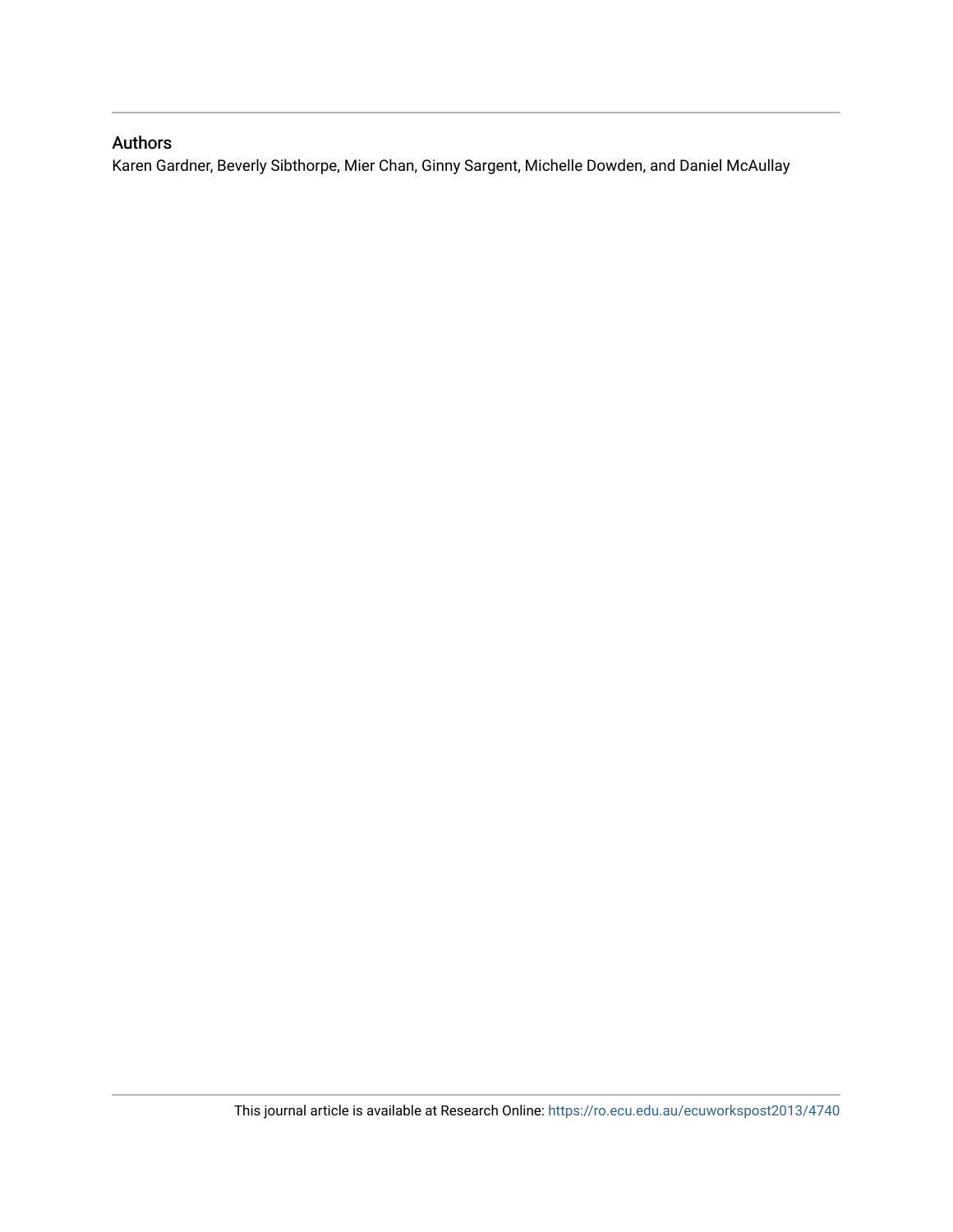## **RESEARCH ARTICLE Example 2018 12:30 THE Open Access**

CrossMark



Karen Gardner<sup>1[\\*](http://orcid.org/0000-0001-9783-3575)</sup> (D), Beverly Sibthorpe<sup>2</sup>, Mier Chan<sup>3</sup>, Ginny Sargent<sup>4</sup>, Michelle Dowden<sup>5</sup> and Daniel McAullay<sup>6</sup>

### Abstract

**Background:** Continuous Quality Improvement (CQI) programs have been taken up widely by Indigenous primary health care (PHC) services in Australia and there has been national policy commitment to support this. However, international evidence shows that implementing CQI is challenging, impacts are variable and little is known about the factors that impede or enhance effectiveness. A scoping review was undertaken to explore uptake and implementation in Indigenous PHC, including barriers and enablers to embedding CQI in routine practice. We provide guidance on how research and evaluation might be intensified to support implementation.

Methods: Searches were conducted in MEDLINE, CINAHL and the Cochrane Database of Systematic Reviews. Key websites and publications were handsearched. Studies conducted in Indigenous PHC which demonstrated some combination of CQI characteristics and assessed some aspect of implementation were included. A two stage analysis was undertaken. Stage 1 identified the breadth and focus of literature.

Stage 2 investigated barriers and enablers. The Framework for Performance Assessment in PHC (2008) was used to frame the analysis. Data were extracted on the study type, approach, timeframes, CQI strategies, barriers and enablers.

Results: Sixty articles were included in Stage 1 and 21 in Stage 2. Barriers to implementing CQI processes relate primarily to professional and organisational processes and operate at multiple levels (individual, team, service, health system) whereas barriers to improved care relate more directly to knowledge of best practice and team processes that facilitate appropriate care. Few studies described implementation timeframes, number of CQI cycles or improvement strategies implemented and only two applied a change theory.

Conclusion: Investigating barriers and enablers that modify implementation and impacts of CQI poses conceptual and methodological challenges. More complete description of CQI processes, implementation strategies, and barriers and enablers could enhance capacity for comparisons across settings and contribute to better understanding of key success factors.

Keywords: Continuous quality improvement, CQI, Primary health care, Indigenous health, Quality, Barriers and enablers

#### Background

Continuous quality improvement (CQI) programs have been taken up widely over the last decade by primary health care services caring for Aboriginal and Torres Strait Islander people in Australia [[1\]](#page-20-0) (henceforth referred to as Indigenous primary health care services).

**RM** 



Recent policy developments at the national level have shown a corresponding commitment to supporting CQI as part of routine primary health care delivery.

© The Author(s). 2018 Open Access This article is distributed under the terms of the Creative Commons Attribution 4.0 International License [\(http://creativecommons.org/licenses/by/4.0/](http://creativecommons.org/licenses/by/4.0/)), which permits unrestricted use, distribution, and reproduction in any medium, provided you give appropriate credit to the original author(s) and the source, provide a link to the Creative Commons license, and indicate if changes were made. The Creative Commons Public Domain Dedication waiver [\(http://creativecommons.org/publicdomain/zero/1.0/](http://creativecommons.org/publicdomain/zero/1.0/)) applies to the data made available in this article, unless otherwise stated.

<sup>\*</sup> Correspondence: [karen.gardner@unsw.edu.au](mailto:karen.gardner@unsw.edu.au) <sup>1</sup>

<sup>&</sup>lt;sup>1</sup>Public Service Research Group, Business School, UNSW Canberra, Canberra, Australia

Full list of author information is available at the end of the article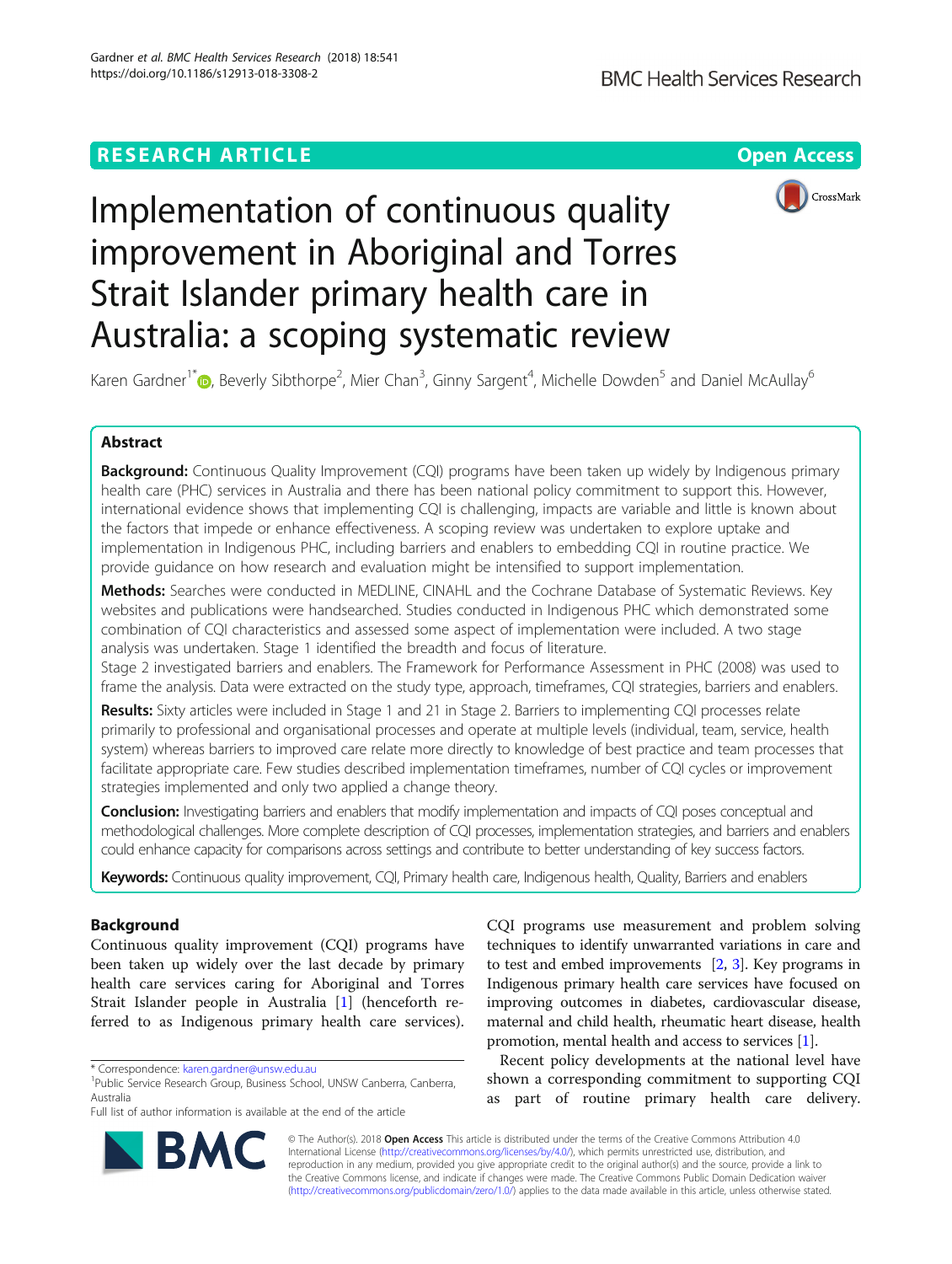Consultations carried out with Aboriginal health services as part of a national review of CQI confirmed widespread support for a national framework that could help services embed and sustain CQI processes in everyday practice. A 10-year, cross sector National CQI Framework for Aboriginal and Torres Strait Islander Primary Health Care 2015–2025 has been developed with investment from the Australian government of \$40 million over three years to support uptake of the Framework within the Aboriginal Community Controlled (ACCHS) sector [[4](#page-20-0)]. These developments place CQI firmly on the policy agenda.

Although there is a growing body of research about CQI both nationally and internationally, there has not yet been a systematic assessment of the achievements of CQI in Australian Indigenous primary health care services. International evidence shows that the effectiveness of CQI methods is variable [[5\]](#page-20-0), that implementation remains challenging, and that evidence about the extent to which contextual and other factors modify effects is limited [\[6](#page-20-0)]. We conducted a scoping review of the literature from studies of CQI in Australian Indigenous primary health care services to explore the breadth of literature and extent of uptake, barriers and enablers to implementation and impact. From this, we draw conclusions about the state of knowledge in Australia with a view to informing how future research and evaluation might be intensified to support implementation at the service level and enhance capacity for synthesising knowledge for policy and practice. The review is reported in two parts. This paper focuses on what has been learned about uptake, and about barriers and enablers to implementing CQI - the implementation study. A companion paper reports on impacts on service systems, care and client outcomes - the impact study [\[5,](#page-20-0) [7](#page-20-0), [8\]](#page-20-0).

#### Methods

The review follows the scoping methodology outlined by Arksey and O'Malley [[7](#page-20-0)]. It is the first step in a larger systematic review of the Australian and international literature on CQI programs in indigenous, ethnic minority and underserved populations (Gardner et al. in prep). Searches were conducted in MEDLINE, CINAHL and the Cochrane Database of Systematic Reviews to December 2016 using a combination of search terms relating to continuous quality improvement, primary health care, indigenous populations, ethnic minority populations and chronic disease (See Appendix). Additional hand searches of key Australian Indigenous research and CQI program websites (Lowitja Institute, Health Infonet, Menzies School of Health Research, the Kirby Institute, One21Seventy; Improvement Foundation; Queensland Aboriginal and Islander Health Council Close the Gap Collaborative; George Institute, Torpedo and Health Tracker), and snow balling of key authors was undertaken to locate additional articles, evaluation and

other reports to December 2016, that were relevant to CQI in the Indigenous primary health care setting in Australia.

For both the implementation and impact studies, a nested, two-stage approach to analysis was undertaken. Stage 1 identified the breadth and focus of literature and Stage 2 explored barriers and enablers to implementation, impacts on service systems, care and outcomes. Following Sollecito and Johnson, [\[9](#page-20-0)] CQI was defined as "a structured organisational process for involving personnel in planning and executing a continuous flow of improvements to provide quality health care that meets or exceeds expectations" and includes a common set of characteristics of CQI identified in an international Delphi process [\[10\]](#page-20-0). To be included in the stage 1 analysis (common to both the implementation and impact studies), studies had to report on CQI programs or activities in Indigenous primary health care services that demonstrated some combination of these characteristics. Journal articles as well as evaluation and technical reports were included; fact sheets and policy briefs were excluded.

Separate stage 2 analyses were conducted for the implementation and impact studies. The Framework for Performance Assessment in Primary Health Care  $(FPA_PHC)$   $[11]$  $[11]$  was used to frame our analysis. The framework distinguishes between measurement of improvements at the service level (Level 2), at the level of care received by patients (Level 3) and client outcomes (Level 4). For this implementation study, papers subjected to further analysis in stage 2 were those that investigated barriers and enablers to implementing CQI processes and to implementing changes in systems supporting improvements in care (Level 2 of the FPA\_PHC). Studies and technical reports that did not report research directed to understanding barriers and enablers or reports that drew on data already reported in peer reviewed literature were excluded. This included studies in which the author/s reflected on the barriers and enablers underpinning observed changes and relationships without providing some data to support them. Where studies reported on barriers as part of assessing the quality of systems using a System Assessment Tool (SAT), only those that related specific barriers or enablers with SAT domains were included. Study protocols and publications in which the only approach to dealing with barriers and enablers was via review of literature were also excluded. Studies were also excluded if they did not specifically report on Indigenous services or clients.

Three researchers extracted data (KG, BS, MC). In Stage 1, studies were grouped into programs and classified according to the study type and focus, and whether they were evaluation or technical reports, or peer reviewed black literature. Black literature was further classified as either study protocols, history, feasibility or baseline studies; barriers and enablers; or impacts (service systems, care or client outcomes). In Stage 2, data for this implementation study were entered into a table that included details on the study design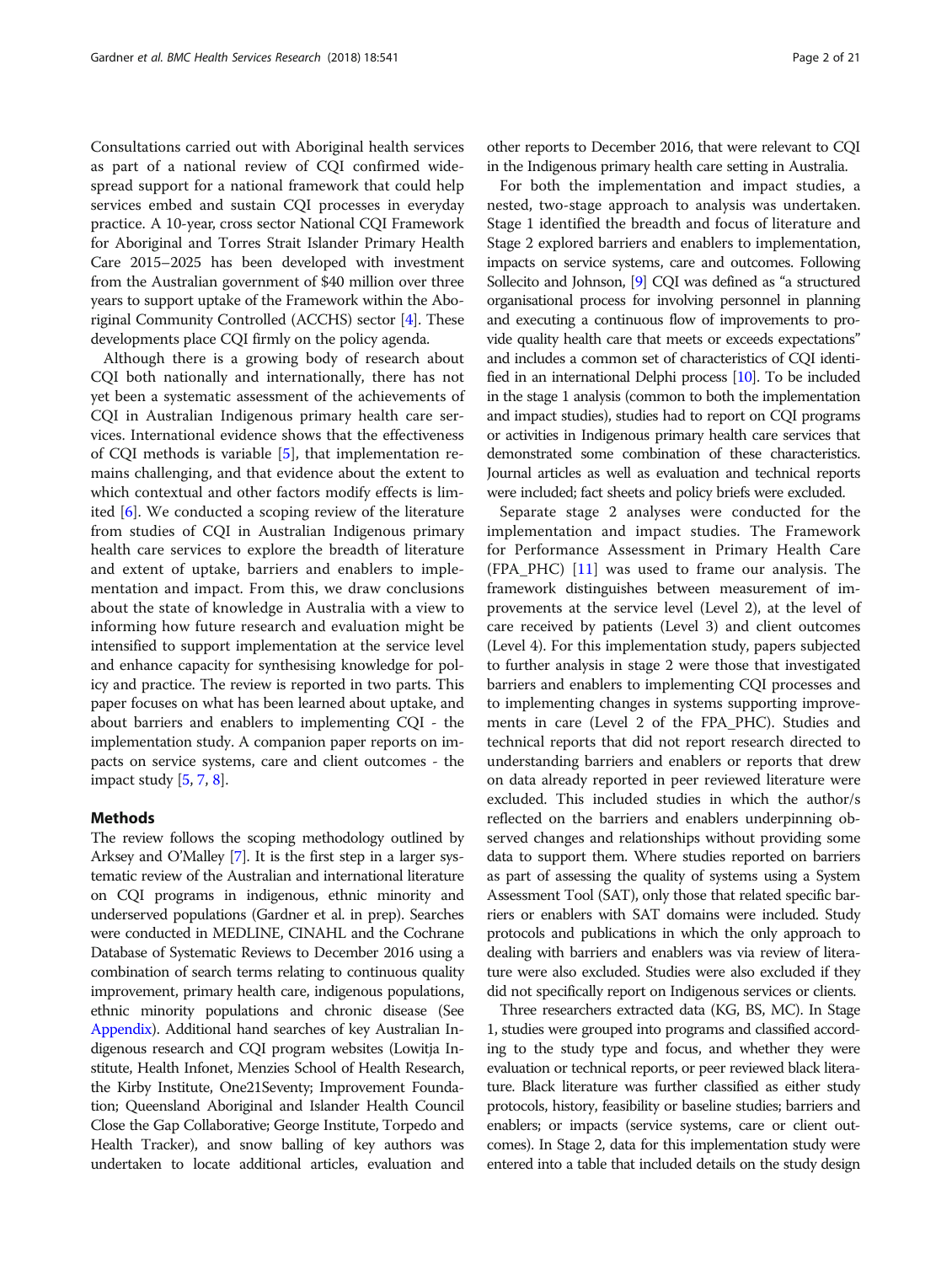and approach; barriers and/or enablers to implementation of the CQI cycle; and barriers and/or enablers to implementing changes to service systems to improve care.

#### Results

The search results are summarised in Fig. 1. Eight hundred eighty-five articles were identified in the initial search of the black literature, and after exclusion of duplicates 800 were subjected to title and abstract review. A subset of 94 publications was then subject to full text review and assessed for eligibility for stage 1, resulting in 36 peer-reviewed publications. A further 12 reports (grey literature) and 12 publications were identified through the hand searching for inclusion in stage 1 (total =  $60$ ). Of these 21 were selected for stage 2 analysis for this implementation study (see below).

#### Stage 1 analysis

The 60 publications included in stage 1 (both studies) (see Table [1\)](#page-5-0) showed that the principal published program was Audit and Best Practice for Chronic Disease (ABCD) (2002 to 2005) and its extensions ABCDE (2005 to 2009), One21Seventy (2010–2016) and the ABCD Partnership (henceforth called the ABCD Group). Forty-two of the 60 publications [\[12](#page-20-0)–[53](#page-21-0)] (70%) came from this group. Of the

remaining 18, 1 is from the Australian Primary Care Collaborative [\[56](#page-21-0)], 5 are from the Aboriginal Community Controlled Health Services (ACCHS) sector [\[57](#page-22-0)–[61\]](#page-22-0), 8 are from research projects [\[54](#page-21-0), [55,](#page-21-0) [62](#page-22-0)–[66](#page-22-0), [69](#page-22-0)] and the remaining 4 and are a review of the Northern Territory CQI investment strategy [\[67\]](#page-22-0), a national appraisal [\[68](#page-22-0)], two reports associated with the national CQI Framework for Aboriginal and Torres Strait Islander Primary Health Care, namely recommendations for a national framework and the consultation draft of the Framework.

The non-peer reviewed literature  $(n = 12)$  comprised 8 evaluations [\[15](#page-20-0), [24,](#page-20-0) [34,](#page-21-0) [37,](#page-21-0) [39,](#page-21-0) [42,](#page-21-0) [57](#page-22-0), [67](#page-22-0)] and 4 technical reports [\[38,](#page-21-0) [68\]](#page-22-0). In the black literature ( $n = 48$ ), the majority of publications are descriptive and baseline studies (58%,  $n$  $= 28$ ) that include study protocols [\[13,](#page-20-0) [17,](#page-20-0) [21](#page-20-0), [44](#page-21-0), [47](#page-21-0), [50](#page-21-0), [62](#page-22-0), [63](#page-22-0), [65,](#page-22-0) [69](#page-22-0)], a history of CQI [[18](#page-20-0)], a feasibility study [\[36\]](#page-21-0) or baseline/single audit studies [\[12](#page-20-0), [19](#page-20-0), [23](#page-20-0), [25](#page-21-0), [26](#page-21-0), [28](#page-21-0)–[30](#page-21-0), [32](#page-21-0), [40](#page-21-0), [45,](#page-21-0) [52](#page-21-0), [53](#page-21-0), [60\]](#page-22-0) or studies that did not report specifically on Indigenous services or clients [\[56,](#page-21-0) [64](#page-22-0)]. One of the latter was a publication from the Australian Primary Care Collaborative [\[56\]](#page-21-0), a major CQI program in Australian primary health care, that reported on changes for a completed 18-month collaborative over 13 'waves' between 2005 to 2011 for 1132 general practices and 53 ACCHSs across

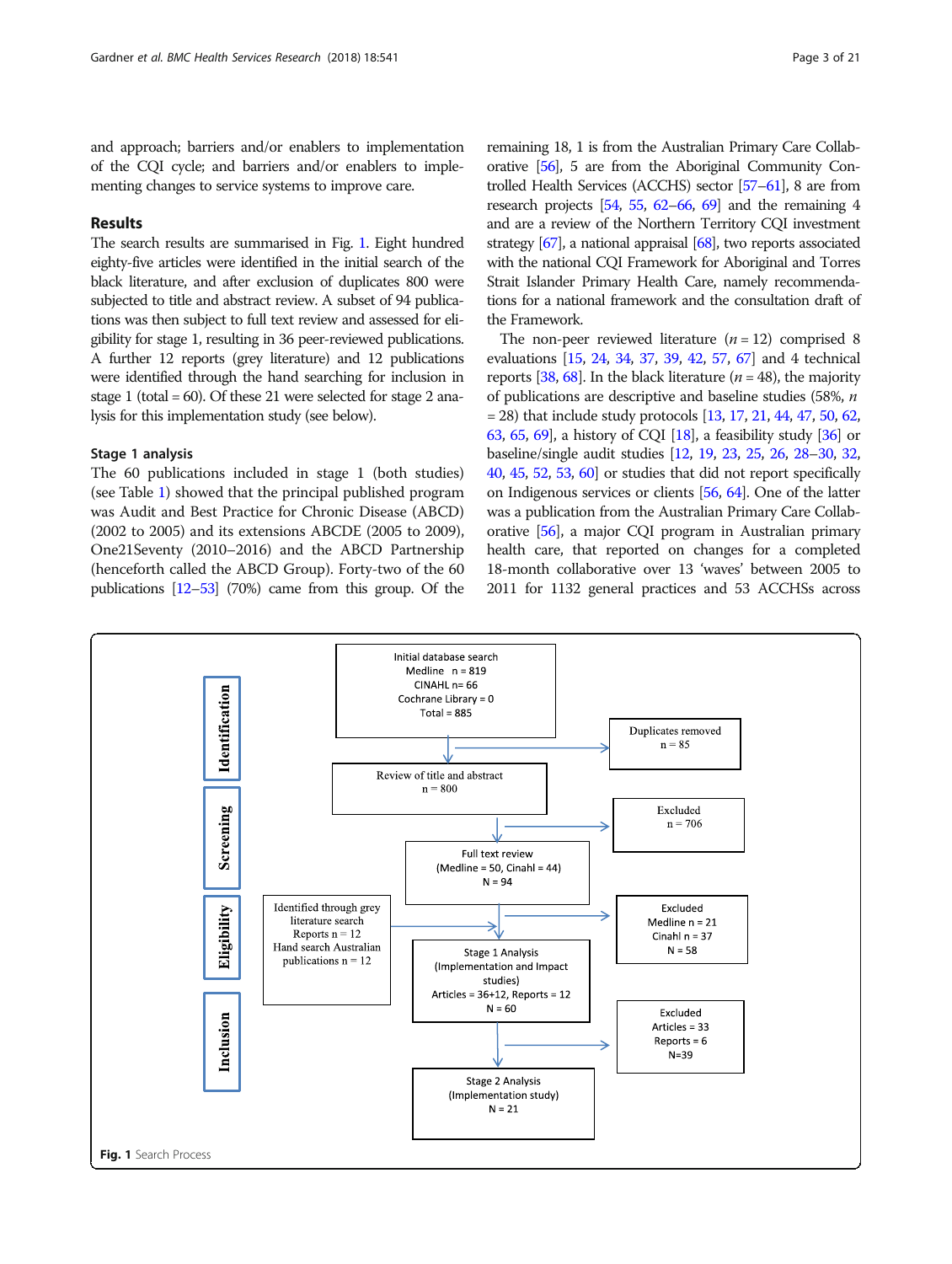| Program |                                                                  | CQI Focus/Topic                         | Grey literature<br>$N = 12$                                        | Black literature N=48                                                                                                                              |                                                |                                                                                    |
|---------|------------------------------------------------------------------|-----------------------------------------|--------------------------------------------------------------------|----------------------------------------------------------------------------------------------------------------------------------------------------|------------------------------------------------|------------------------------------------------------------------------------------|
|         |                                                                  |                                         | Evaluation<br>reports (E);<br>Technical<br>reports (T)<br>$n = 12$ | History of CQI (H); Study protocols,<br>descriptions, tools (P); Feasibility (F);<br>Baseline (B); Did not report Indigenous<br>Services (D); n=28 | <b>Barriers</b><br>and<br>enablers<br>$n = 15$ | Impact on service<br>systems $2$ (S); care (C);<br>client outcomes (O)<br>$n = 14$ |
|         | <b>ABCD Group</b>                                                |                                         |                                                                    |                                                                                                                                                    |                                                |                                                                                    |
|         | 11. Si, Bailie, Connors et al.<br>2005                           | Systems assessment for<br>diabetes care |                                                                    | X(B)                                                                                                                                               |                                                |                                                                                    |
|         | 12. Bailie, Si, O'Donoghue et Program description<br>al. 2007    |                                         |                                                                    | X(P)                                                                                                                                               |                                                |                                                                                    |
|         | 13. Bailie, Si, Dowden et al.<br>2007                            | Diabetes care                           |                                                                    |                                                                                                                                                    | X                                              | X(S,C,O)                                                                           |
|         | 14. Bailie, Si, Dowden et al.<br>2007                            | Program report                          | X(E)                                                               |                                                                                                                                                    |                                                |                                                                                    |
|         | 15. Si, Bailie, Dowden et al.<br>2007                            | Adult preventive<br>services            |                                                                    |                                                                                                                                                    | Χ                                              | X(S,C)                                                                             |
|         | 16. Bailie, Si, Connors et al.<br>2008                           | Study protocol<br>(Extension project)   |                                                                    | X(P)                                                                                                                                               |                                                |                                                                                    |
|         | 17. Bailie, Sibthorpe,<br>Gardner et al. 2008                    | History                                 |                                                                    | X(H)                                                                                                                                               |                                                |                                                                                    |
|         | 18. Si, Bailie, Cunningham et Systems assessment for<br>al. 2008 | chronic disease care                    |                                                                    | X(B)                                                                                                                                               |                                                |                                                                                    |
|         | 19. Bailie, Si, Dowden et al.<br>2009                            | Childhood<br>immunisation               |                                                                    |                                                                                                                                                    |                                                | X(C)                                                                               |
|         | 20. Bailie, Si, Shannon et al.<br>2010                           | Study protocol                          |                                                                    | X(P)                                                                                                                                               |                                                |                                                                                    |
|         | 21. Gardner, Dowden, Togni Program<br>et al. 2010                | implementation                          |                                                                    |                                                                                                                                                    | Χ                                              |                                                                                    |
|         | 22. Rumbold, Bailie, Si et al.<br>2010                           | Maternal health                         |                                                                    | X(B)                                                                                                                                               |                                                |                                                                                    |
|         | 23. Schierhout, Brands,<br>Bailie 2010                           | Program report                          | X(E)                                                               |                                                                                                                                                    |                                                |                                                                                    |
|         | 24. Si, Bailie, Dowden et al.<br>2010                            | Diabetes care                           |                                                                    | X(B)                                                                                                                                               |                                                |                                                                                    |
|         | 25. Bailie, Si, Connors et al.<br>2011                           | Preventive                              |                                                                    | X(B)                                                                                                                                               |                                                |                                                                                    |
|         | 26. Gardner, Bailie, Si et al.<br>2011                           | Program<br>implementation               |                                                                    |                                                                                                                                                    | Χ                                              |                                                                                    |
|         | 27. Rumbold, Bailie, Si et al.<br>2011                           | Maternal care                           |                                                                    | X(B)                                                                                                                                               |                                                |                                                                                    |
|         | 28. Si, Dowden, Kennedy et Depression<br>al. 2011                |                                         |                                                                    | X(B)                                                                                                                                               |                                                |                                                                                    |
|         | 29. Gausia, Thompson,<br>Nagel et al. 2013                       | Antenatal emotional<br>wellbeing        |                                                                    | X(B)                                                                                                                                               |                                                |                                                                                    |
|         | 30. Ralph, Fittock, Schultz et<br>al. 2013                       | Rheumatic heart<br>disease              |                                                                    |                                                                                                                                                    | Χ                                              | X(S,C)                                                                             |
|         | 31. Schierhout, Nagel, Si et<br>al. 2013                         | Depression in diabetes                  |                                                                    | X(B)                                                                                                                                               |                                                |                                                                                    |
|         | 32. Schierhout, Hains, Si et<br>al. 2013                         | Program<br>implementation               |                                                                    |                                                                                                                                                    | $\boldsymbol{\mathsf{X}}$                      |                                                                                    |

### <span id="page-5-0"></span>Table 1 Publications on CQI programs and activities in Indigenous primary health care services 2005 to 2016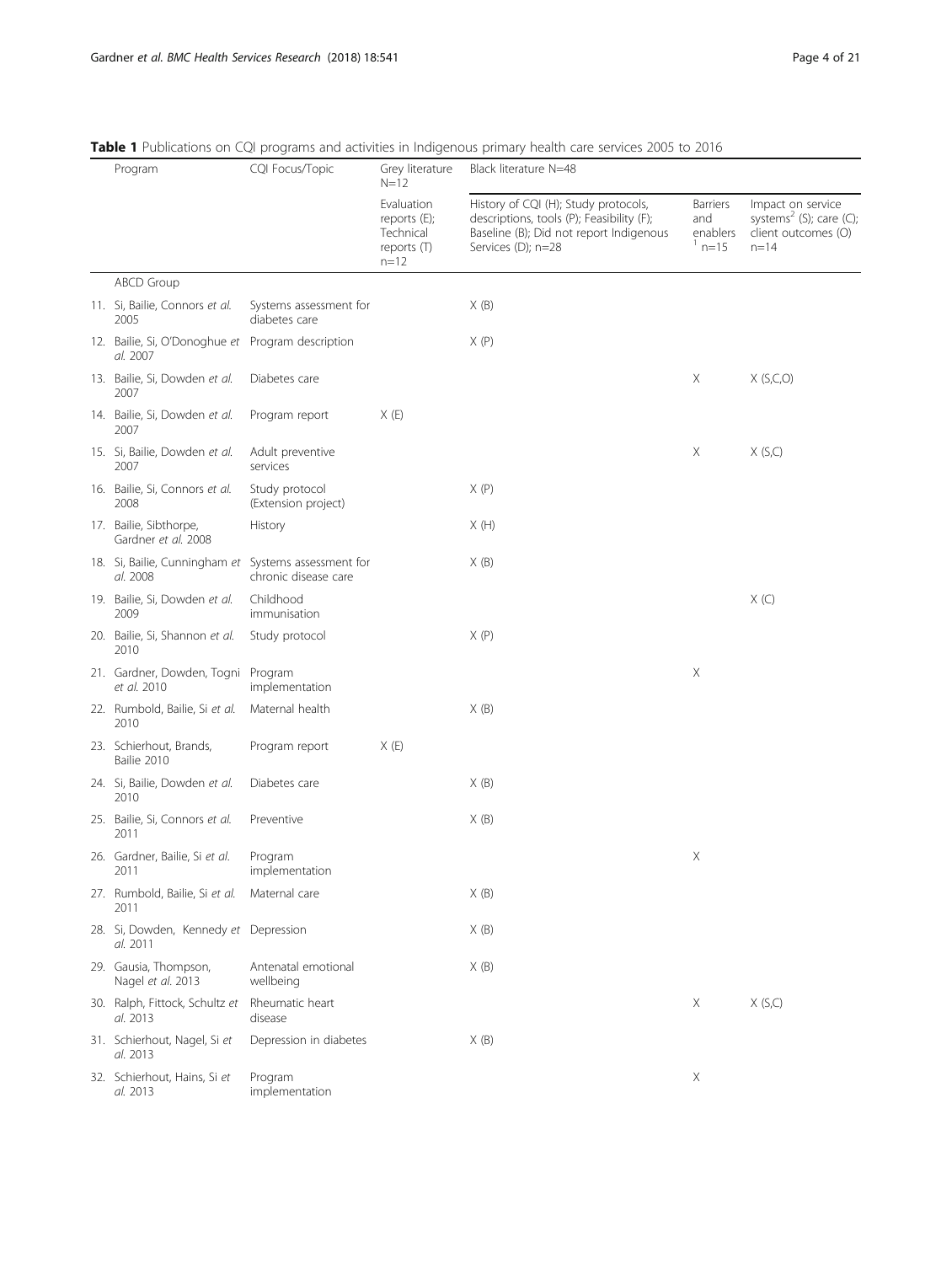|     | CQI Focus/Topic<br>Program<br>Grey literature<br>Black literature N=48<br>$N = 12$               |                                        |                                                                     |                                                                                                                                                    |                                                |                                                                                             |
|-----|--------------------------------------------------------------------------------------------------|----------------------------------------|---------------------------------------------------------------------|----------------------------------------------------------------------------------------------------------------------------------------------------|------------------------------------------------|---------------------------------------------------------------------------------------------|
|     |                                                                                                  |                                        | Evaluation<br>reports $(E)$ ;<br>Technical<br>reports (T)<br>$n=12$ | History of CQI (H); Study protocols,<br>descriptions, tools (P); Feasibility (F);<br>Baseline (B); Did not report Indigenous<br>Services (D); n=28 | <b>Barriers</b><br>and<br>enablers<br>$n = 15$ | Impact on service<br>systems <sup>2</sup> (S); care (C);<br>client outcomes (O)<br>$n = 14$ |
|     | 33. Bailie, Matthews, Bailie<br>et al. 2014                                                      | Care for children -<br>report          | X(E)                                                                |                                                                                                                                                    |                                                |                                                                                             |
|     | 34. Matthews, Schierhout,<br>McBroom et al. 2014                                                 | Diabetes care                          |                                                                     |                                                                                                                                                    | Χ                                              | X(C)                                                                                        |
|     | 35. O'Donoghue, Percival,<br>Laycock et al. 2014                                                 | Health promotion                       |                                                                     | X(F)                                                                                                                                               |                                                |                                                                                             |
|     | 36. Bailie, Matthews, Nagel<br>et al. 2015                                                       | Mental health                          | X(E)                                                                |                                                                                                                                                    |                                                |                                                                                             |
|     | 37. Bailie, Schierhout,<br>Cunningham et al. 2015                                                | Program<br>implementation              | X(T)                                                                |                                                                                                                                                    |                                                |                                                                                             |
|     | 38. Bailie, Schultz, Matthews<br>et al. 2015                                                     | Program<br>implementation              | X(E)                                                                |                                                                                                                                                    |                                                |                                                                                             |
|     | 39. Gausia, Thompson,<br>Nagel et al. (2015)                                                     | Antenatal mental<br>health             |                                                                     | X(B)                                                                                                                                               |                                                |                                                                                             |
|     | 40. Gibson-Helm, Teede,<br>Rumbold et al. (2015)                                                 | Antenatal care                         |                                                                     |                                                                                                                                                    | $\mathsf X$                                    | X(S,C,O)                                                                                    |
|     | 41. Matthews, Connors,<br>Laycock et al. 2015                                                    | Program report                         | X(E)                                                                |                                                                                                                                                    |                                                |                                                                                             |
|     | 42. Newham, Schierhout,<br>Bailie et al. 2015                                                    | Program<br>implementation              |                                                                     |                                                                                                                                                    | $\mathsf X$                                    |                                                                                             |
|     | 43. Puszka, Nagel, Matthews Youth health<br>et al. 2015                                          |                                        |                                                                     | X(P)                                                                                                                                               |                                                |                                                                                             |
|     | 44 Burnett, A., Morse, A.,<br>Naduvilath, T., Boudville,<br>A., Taylor, H., Bailie, R.<br>(2016) | Eye health                             |                                                                     | X(B)                                                                                                                                               |                                                |                                                                                             |
|     | 45 Schierhout, Matthews,<br>Connors, etal. 2016                                                  | Diabetes                               |                                                                     |                                                                                                                                                    |                                                | Χ©                                                                                          |
| 46  | Cunningham, Ferguson-<br>Hill, Matthews, Bailie.<br>2016                                         | Systems Assessment<br>Tool development |                                                                     | X(P)                                                                                                                                               |                                                |                                                                                             |
| 47  | Gibson-Helm, Rumbold,<br>Teede, Ranasinha, Bailie,<br>Boyle 2016                                 | Pregnancy care                         |                                                                     |                                                                                                                                                    |                                                | XO                                                                                          |
|     | 48 Bailie, Laycock,<br>Matthews, Bailie 2016                                                     | Chronic illness                        |                                                                     |                                                                                                                                                    | $\mathsf X$                                    |                                                                                             |
|     | 49 Laycock, Bailie,<br>Matthews, Bailie 2016                                                     | Evidence practice gaps                 |                                                                     | X(P)                                                                                                                                               |                                                |                                                                                             |
|     | 50 Percival,<br>O'Donoghue,Lin, Tsey,<br>Bailie 2016                                             | Health promotion                       |                                                                     |                                                                                                                                                    |                                                | XO                                                                                          |
| 51  | Bailie, Matthews, Bailie<br>etal 2016                                                            | Preventive care                        |                                                                     | X(B)                                                                                                                                               |                                                |                                                                                             |
|     | 52 Vasant, Matthews,<br>Burgess 2016                                                             | Cardiovascular                         |                                                                     | X(B)                                                                                                                                               |                                                |                                                                                             |
|     | Torres Strait Communities                                                                        |                                        |                                                                     |                                                                                                                                                    |                                                |                                                                                             |
| 53. |                                                                                                  | Diabetes care                          |                                                                     |                                                                                                                                                    |                                                | X(S,C,O)                                                                                    |

Table 1 Publications on CQI programs and activities in Indigenous primary health care services 2005 to 2016 (Continued)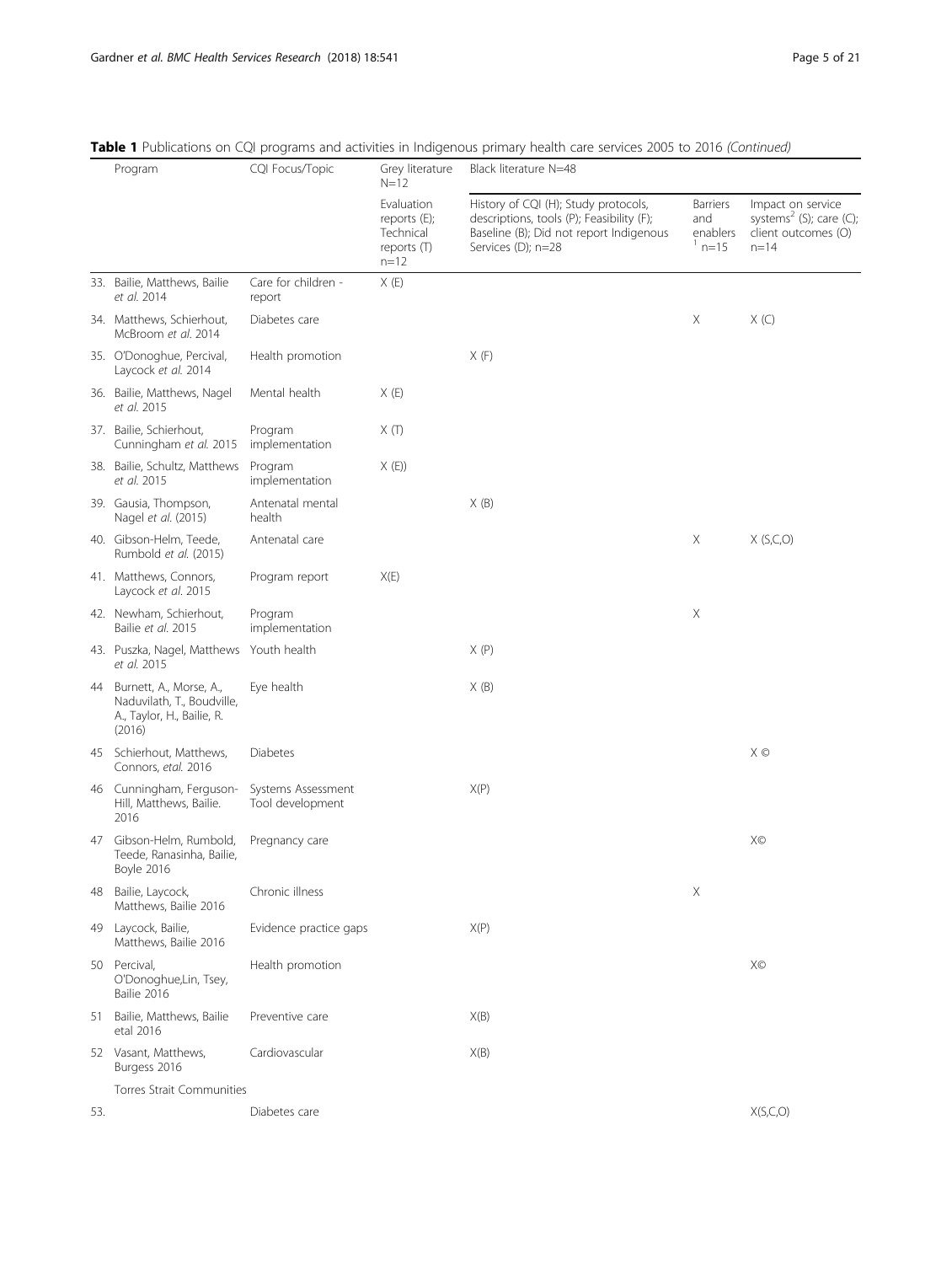| CQI Focus/Topic<br>Program |                                                              | Grey literature<br>$N = 12$                                                         | Black literature N=48                                               |                                                                                                                                                    |                                          |                                                                                             |
|----------------------------|--------------------------------------------------------------|-------------------------------------------------------------------------------------|---------------------------------------------------------------------|----------------------------------------------------------------------------------------------------------------------------------------------------|------------------------------------------|---------------------------------------------------------------------------------------------|
|                            |                                                              |                                                                                     | Evaluation<br>reports $(E)$ ;<br>Technical<br>reports (T)<br>$n=12$ | History of CQI (H); Study protocols,<br>descriptions, tools (P); Feasibility (F);<br>Baseline (B); Did not report Indigenous<br>Services (D); n=28 | Barriers<br>and<br>enablers<br>$^1$ n=15 | Impact on service<br>systems <sup>2</sup> (S); care (C);<br>client outcomes (O)<br>$n = 14$ |
|                            | McDermott, Schmidt,<br>Sinha et al. 2001.                    |                                                                                     |                                                                     |                                                                                                                                                    |                                          |                                                                                             |
|                            | 54. McDermott, Tulip,<br>Schmidt et al. 2003                 | Diabetes care                                                                       |                                                                     |                                                                                                                                                    |                                          | X(S,C,O)                                                                                    |
|                            | Australian Primary Care Collaborative (APCC)                 |                                                                                     |                                                                     |                                                                                                                                                    |                                          |                                                                                             |
|                            | 55. Knight A, Caesar C, et al. Access, patient self-<br>2012 | management,<br>preventive care,<br>diabetes, CHD, COPD                              |                                                                     | X(D)                                                                                                                                               |                                          |                                                                                             |
|                            | QAIHC Closing the Gap Collaborative                          |                                                                                     |                                                                     |                                                                                                                                                    |                                          |                                                                                             |
|                            | 56. QAIHC 2011                                               |                                                                                     | X(E)                                                                |                                                                                                                                                    |                                          |                                                                                             |
|                            | 57. Panaretto, Gardner,<br>Button et al. 2012                | Risk factor<br>management, health<br>assessments,<br>hypertension, diabetes<br>care |                                                                     |                                                                                                                                                    | Χ                                        | X(C, O)                                                                                     |
|                            | Kimberley Region ACCHSs                                      |                                                                                     |                                                                     |                                                                                                                                                    |                                          |                                                                                             |
|                            | 58. Marley J, Nelson C et al.<br>(2012)                      | Diabetes care                                                                       |                                                                     |                                                                                                                                                    | Χ                                        | X(C, O)                                                                                     |
|                            | 59. Stoneman, Atkinson,<br>Davey M et al 2014                | Diabetes care                                                                       |                                                                     | X(B)                                                                                                                                               | Χ                                        |                                                                                             |
|                            | Winnunga Nimmityjah                                          |                                                                                     |                                                                     |                                                                                                                                                    |                                          |                                                                                             |
|                            | 60. Dorrington, Herceg,<br>Douglas et al. 2014               | PAP smears                                                                          |                                                                     |                                                                                                                                                    | Χ                                        | X(C)                                                                                        |
|                            | Torpedo/Health Tracker                                       |                                                                                     |                                                                     |                                                                                                                                                    |                                          |                                                                                             |
|                            | 61. Peiris et al 2012                                        | Cardiovascular risk                                                                 |                                                                     | X(P)                                                                                                                                               |                                          |                                                                                             |
|                            | 62. Patel, B, Patel A et al.                                 | Cardiovascular risk                                                                 |                                                                     | X(P)                                                                                                                                               |                                          |                                                                                             |
|                            | 63. Peiris 2015                                              | Cardiovascular risk                                                                 |                                                                     | X(D)                                                                                                                                               |                                          |                                                                                             |
|                            | <b>STRIVE</b>                                                |                                                                                     |                                                                     |                                                                                                                                                    |                                          |                                                                                             |
|                            | 64. Ward J, McGregor S et<br>al. 2013                        | Sexually transmitted<br>infections                                                  |                                                                     | X(P)                                                                                                                                               |                                          |                                                                                             |
|                            | 65. Hengel B, Guy R, et al.<br>2015                          | Sexually transmitted<br>infections                                                  |                                                                     |                                                                                                                                                    | X                                        |                                                                                             |
|                            | Miscellaneous                                                |                                                                                     |                                                                     |                                                                                                                                                    |                                          |                                                                                             |
|                            | 66. Allen and Clarke 2013                                    | State evaluation report X (E)                                                       |                                                                     |                                                                                                                                                    |                                          |                                                                                             |
|                            | 67. Wise M, Angus S et al.<br>2013                           | National appraisal                                                                  | X(T)                                                                |                                                                                                                                                    |                                          |                                                                                             |
|                            | 68. Lowitja Institute 2014                                   | National CQI<br>Framework<br>Recommendations                                        | $X(\mathbb{T})$                                                     |                                                                                                                                                    |                                          |                                                                                             |
|                            | 69. Lowitja Institute 2015                                   | National CQI<br>Framework                                                           | $X(\mathbb{T})$                                                     |                                                                                                                                                    |                                          |                                                                                             |
|                            | 70 Ralph, Read, Johnston,<br>et al 2016                      | Rheumatic heart<br>disease                                                          |                                                                     | X(P)                                                                                                                                               |                                          |                                                                                             |

|  |  |  | Table 1 Publications on CQI programs and activities in Indigenous primary health care services 2005 to 2016 (Continued) |
|--|--|--|-------------------------------------------------------------------------------------------------------------------------|
|  |  |  |                                                                                                                         |

<sup>1</sup> Analysis reported in implementation study, Gardner et al.<br><sup>2</sup> Analysis reported in associated impact study, Sibthorpe et al.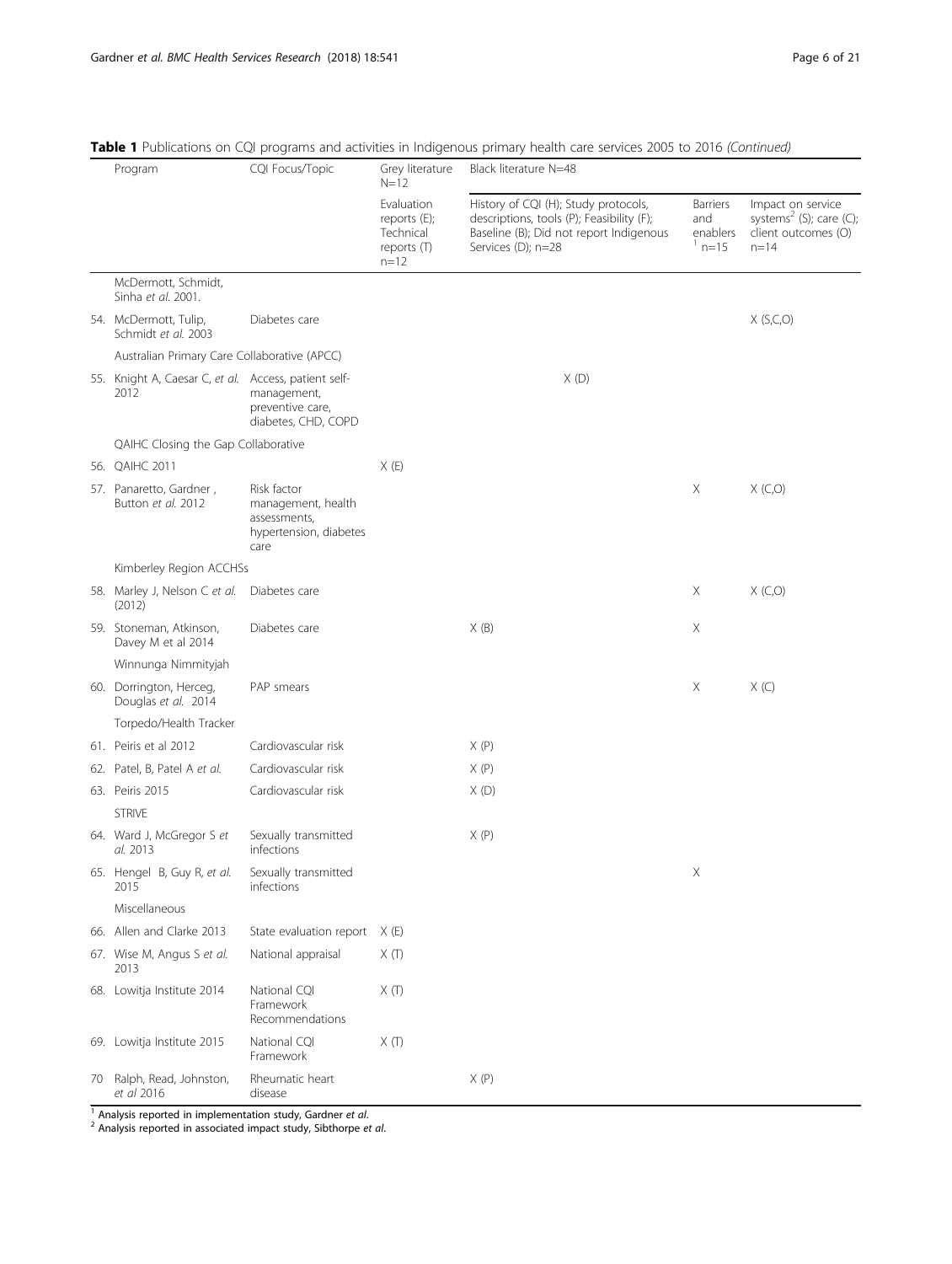#### <span id="page-8-0"></span>Table 2 Barriers and enablers for published studies meeting eligibility criteria

| Authors | Study approach |                                              | Changes in Service Systems FPA PHC Level 2                                                 |  |  |
|---------|----------------|----------------------------------------------|--------------------------------------------------------------------------------------------|--|--|
|         |                | Barriers and enablers to<br>implementing CQI | Barriers and enablers to<br>implementing improvements in<br>care (evidence - practice gap) |  |  |

#### ABCD Group

A national service support program of annual PDSA cycles involving:

- Manual clinical file audits (n=30 client records) for one or more of vascular and metabolic disease (diabetes, CHD, hypertension, renal disease); maternal health care; child health care, preventive services; mental health; rheumatic heart disease; health promotion;
- Systems Assessment Tool (SAT), generic or specific to the file audit(s), covering the following domains: delivery system design; information systems and decision support; self-management support; links with the community, other health services and other services and resources; organisational influence and integration;
- Web-based data entry and reporting system showing trends over time; comparison with audit data from other de-identified participating services;

• Information feedback to service staff and an action planning workshop.

Program training provided. Processes externally facilitated variably over time. Health service staff were responsible for implementing and documenting action plans.

(\*Key activities described in the black literature in Bailie, Si, O'Donoghue et al. (2007) and Bailie, Si, Dowden et al. 2007; and in the study protocol for the extension phase (Bailie, Si, Connors et al. 2008).

| 13 | Bailie, Si, Dowden et al. (2007)<br>Improving organisational systems<br>for diabetes care in Australian<br>Indigenous communities | Study period 2002-2005; NT (Top<br>End); purposive sample of 12/53<br>services in the Top End (mix of<br>community controlled,<br>government, health board);<br>baseline plus 2 annual follow-up<br>cycles. Diabetic clients (total =295)<br>with annual follow up of the same<br>clients. All services completed all<br>cycles.<br>Comprehensive list reported of<br>examples of improvement<br>strategies implemented across the<br>12 services categorised according<br>to SAT domains; strategies not<br>linked to services/changes in SAT<br>scores. |
|----|-----------------------------------------------------------------------------------------------------------------------------------|-----------------------------------------------------------------------------------------------------------------------------------------------------------------------------------------------------------------------------------------------------------------------------------------------------------------------------------------------------------------------------------------------------------------------------------------------------------------------------------------------------------------------------------------------------------|
|    | 15 Si, Bailie, Dowden et al., (2007)<br>.                                                                                         | Study period 2002-2005; NT (Top                                                                                                                                                                                                                                                                                                                                                                                                                                                                                                                           |

Delivery of preventive health services to Indigenous adults: response to a systems-oriented primary care quality improvement intervention

End); purposive sample of 12/53 services in the Top End (mix of community controlled, government, health board); baseline plus 2 annual follow-up cycles. Process as for Pub #1 but clinical audits were for random samples (n=30) of clients with no known diagnosis of chronic disease  $(total = 360)$  and follow-up audits were new samples. All services completed all cycles. Some examples of improvements strategies across the 12 services were classified with respect to SAT domains but not linked to services/ changes in SAT scores. At 2 years, "Marked improvements across each [SAT] system component over the study period"; statistical significance not reported. Statistically significant improvements in counselling services were achieved over 2 audit cycles but no change in preventive care such as measurement of waist circumference, blood pressure etc.

improvement in median scores for all 7 SAT domains. Reflections on barriers and enablers to improve care: Barriers to improved care

At 2 years, statistically significant

appeared to be related to inadequate attention to abnormal clinical findings and medication management.

Enablers: Improvement in intermediate outcomes may be achieved by addressing system barriers to therapy intensification through engagement of medical staff in CQI activities and/or greater use of nurse-practitioners.

Barriers to improvements in preventive care appeared to be related to a limited focus on improving service systems most likely to influence change eg. "external linkages" (outreach and health promotion type initiatives) and "organisational influence" (use of management processes to demonstrate interest in preventive care and securing new resources) Enablers for achieving improved counselling in diabetes care were a focus on systems likely to influence change eg. delivery system design (use of interpreters and revision of team roles); decision support (training by visiting specialists).

21 Gardner, Dowden, Togni (2010) Study period: First year of

participation in ABCDE for 61 services (35 ACCHSs; 26 Govt) in

Enablers: supportive policy environment for CQI; compatibility of CQI tools with MBS incentives;

Not discussed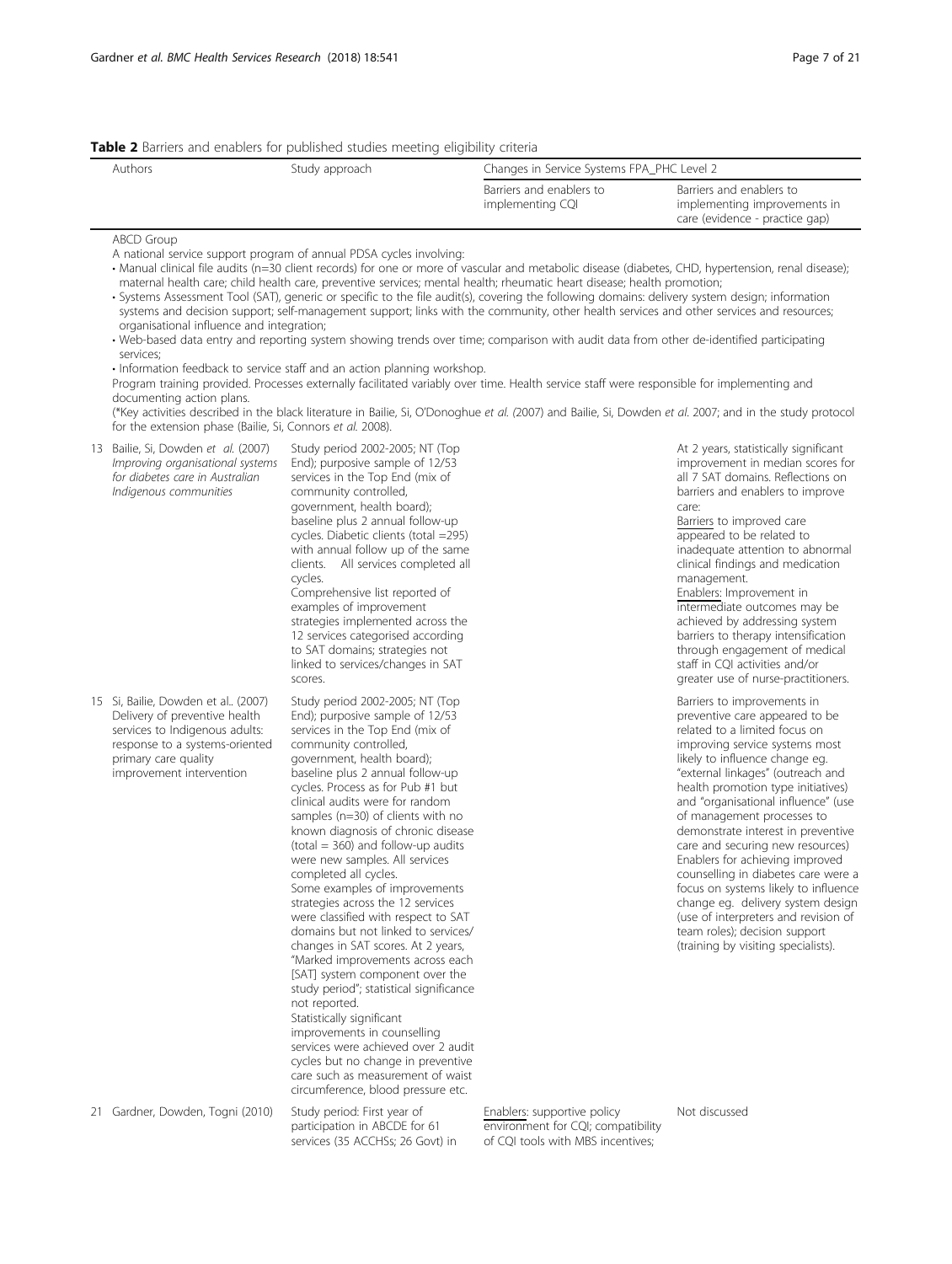Table 2 Barriers and enablers for published studies meeting eligibility criteria (Continued)

| Authors |                                             | <b>Table 2</b> Dalliers and Chablers for published studies inceting chylollity Chicha (Commided)<br>Study approach                                                                                                                                                                                                                                                                                                                                                                                                                                                                                                                                                                                                                                                                             | Changes in Service Systems FPA_PHC Level 2                                                                                                                                                                                                                                                                                                                                                                                                                                                                                                                                                                                                                                                                                                                                                                                                         |                                                                                                                                                                                                                                                                                                                                                                                                                      |  |
|---------|---------------------------------------------|------------------------------------------------------------------------------------------------------------------------------------------------------------------------------------------------------------------------------------------------------------------------------------------------------------------------------------------------------------------------------------------------------------------------------------------------------------------------------------------------------------------------------------------------------------------------------------------------------------------------------------------------------------------------------------------------------------------------------------------------------------------------------------------------|----------------------------------------------------------------------------------------------------------------------------------------------------------------------------------------------------------------------------------------------------------------------------------------------------------------------------------------------------------------------------------------------------------------------------------------------------------------------------------------------------------------------------------------------------------------------------------------------------------------------------------------------------------------------------------------------------------------------------------------------------------------------------------------------------------------------------------------------------|----------------------------------------------------------------------------------------------------------------------------------------------------------------------------------------------------------------------------------------------------------------------------------------------------------------------------------------------------------------------------------------------------------------------|--|
|         |                                             |                                                                                                                                                                                                                                                                                                                                                                                                                                                                                                                                                                                                                                                                                                                                                                                                | Barriers and enablers to<br>implementing CQI                                                                                                                                                                                                                                                                                                                                                                                                                                                                                                                                                                                                                                                                                                                                                                                                       | Barriers and enablers to<br>implementing improvements in<br>care (evidence - practice gap)                                                                                                                                                                                                                                                                                                                           |  |
|         |                                             | NT, WA, NSW, QLD over the period<br>2006-2008. Data included routinely<br>collected regional and service<br>profile data; uptake of tools and<br>progress through the first CQI<br>cycle, interviews with key<br>stakeholders (n=48). Organising<br>framework for data analysis was<br>the Greenhalgh diffusion of<br>complex innovation framework<br>which identifies attributes of the<br>intervention and the change<br>agency; process of diffusion;<br>elements of user system and the<br>outer system context.                                                                                                                                                                                                                                                                           | individual motivation for<br>improvement processes; leadership<br>support endorses & provides<br>authority to take up CQI; skills;<br>organisational networks; high level<br>committee oversight within<br>organisations; coordinator position<br>responsible for implementation;<br>clinical staff involvement;<br>information infrastructure;<br>networking, training and facilitation<br>of CQI provided by ABCD team;<br>Indigenous, academic and clinical<br>champions promote understanding<br>of how CQI contributes to<br>organisational, professional and<br>community objectives;<br>Barriers: high staff turnover &<br>shortage impeded implementation<br>of CQI cycle; lack of leadership; lack<br>of oversight for implementation;<br>few organisational networks;<br>sudden changes in staffing,<br>leadership; community priorities |                                                                                                                                                                                                                                                                                                                                                                                                                      |  |
|         | 23 Schierhout, Brands, Bailie (2010)        | ABCDE Project Final report 2005-<br>2009 investigates acceptability of<br>the ABCD model in 12 Aboriginal<br>Primary Health Services in the NT.<br>Report draws on the data derived<br>from purposively structured<br>dialogue with hub co-ordinators to<br>explore perceptions of the degree<br>to which key influences on<br>engagement were operating<br>within each health centre in each<br>year of participation; and analysis<br>of more than 48 supplementary in-<br>depth interviews with practitioners,<br>health centre managers and staff,<br>policy makers, hub co-ordinators<br>and researchers conducted as part<br>of a PhD project aligned with the<br>ABCD Extension project (Gardner et<br>al. 2010).<br>No theory reported in this report<br>but reported in Gardner 2010. | Enablers at: Service level include<br>commitment by senior<br>management; planned<br>implementation that linked CQI to<br>organisational aims and adaptation<br>to local needs; improving record<br>keeping of clinical data; allocating<br>time and resources for staff to<br>participate in CQI; investing in<br>professional development in CQI.<br>Regional level: High level<br>commitment from health<br>authorities and organisation wide<br>networks                                                                                                                                                                                                                                                                                                                                                                                       | Enablers: Larger and better<br>resourced health services, those<br>under a regional health authority<br>and those with engaged clinical<br>leaders were more likely to achieve<br>improvements. Enablers include<br>regional level management<br>support; adequate levels and stable<br>staffing; involvement of AHWs in<br>clinical care and CQI; completion of<br>CQI processes according to project<br>protocols. |  |
|         | 26 Gardner, Bailie, Si etal (2011)          | Review paper drawing on ABCD<br>papers and other published<br>evidence.                                                                                                                                                                                                                                                                                                                                                                                                                                                                                                                                                                                                                                                                                                                        | Barriers: staff turnover, poorly<br>aligned data capture systems, lack<br>of appropriate services for referral<br>Enablers: a clear internal vision and<br>purpose for which the ABCD<br>quality tools and processes would<br>be used and which adopted a<br>strong regional approach to<br>supporting services in data analysis<br>and response to problems that lie<br>beyond the capacity of individual<br>services to solve                                                                                                                                                                                                                                                                                                                                                                                                                    |                                                                                                                                                                                                                                                                                                                                                                                                                      |  |
|         | 30 Ralph, Fittock, Schultz et al.<br>(2013) | Study period 2008-2010; NT (Top<br>End and Central Australia); 6<br>services (sampling strategy not<br>reported; jurisdiction not reported);                                                                                                                                                                                                                                                                                                                                                                                                                                                                                                                                                                                                                                                   |                                                                                                                                                                                                                                                                                                                                                                                                                                                                                                                                                                                                                                                                                                                                                                                                                                                    | SAT domain organisational<br>influence and integration improved<br>over 3 years, and appeared to be<br>related to performance in BPG                                                                                                                                                                                                                                                                                 |  |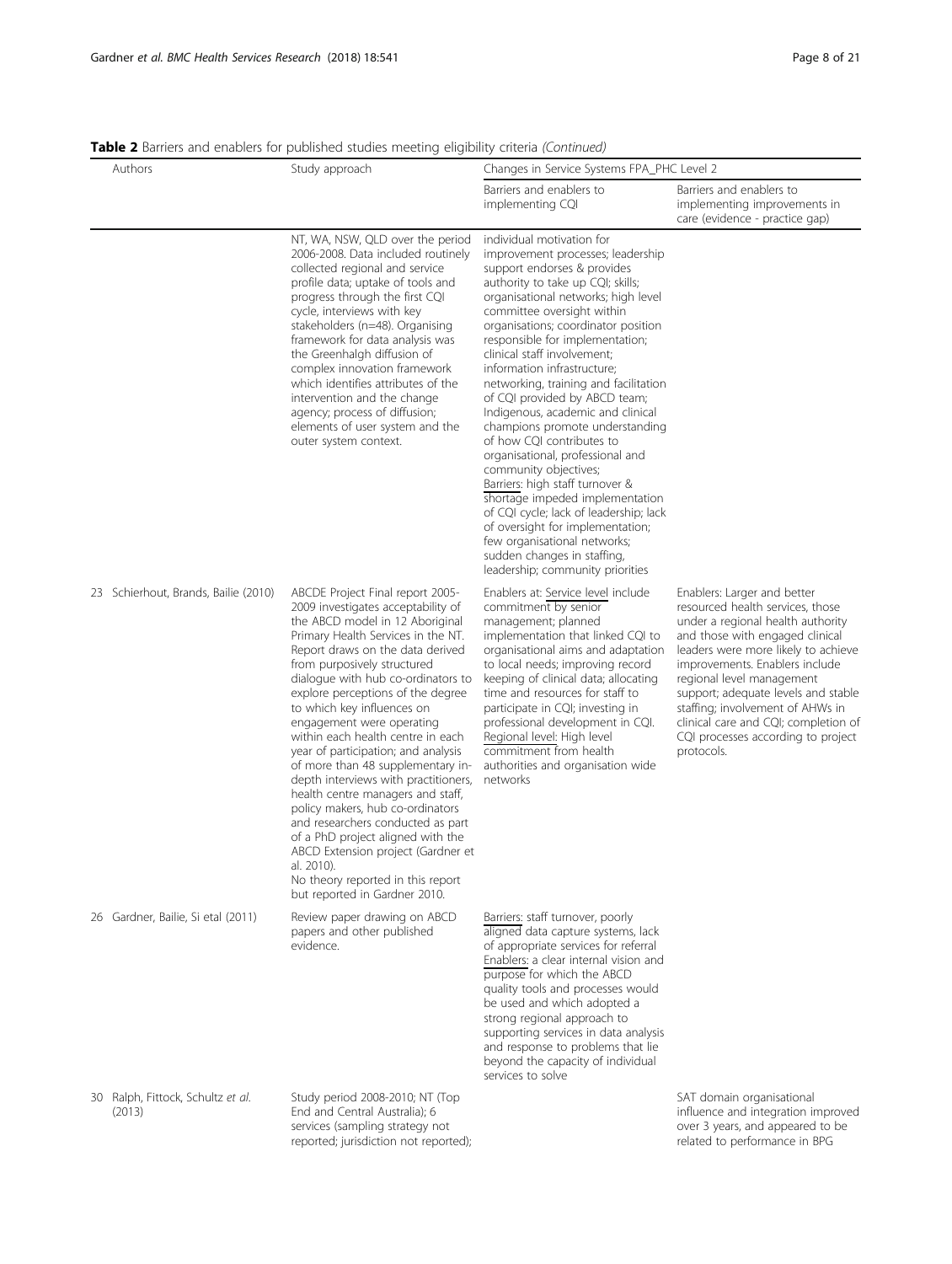Table 2 Barriers and enablers for published studies meeting eligibility criteria (Continued)

| Authors                            | Study approach                                                                                                                                                                                                                                                                                                                                                                                                                                                                                                                                                                                                                                                                             | Changes in Service Systems FPA_PHC Level 2   |                                                                                                                                                                                                                                                                                                                                                                                                                                                                                                                                                                                                                                                                                                                                                                                                                    |  |
|------------------------------------|--------------------------------------------------------------------------------------------------------------------------------------------------------------------------------------------------------------------------------------------------------------------------------------------------------------------------------------------------------------------------------------------------------------------------------------------------------------------------------------------------------------------------------------------------------------------------------------------------------------------------------------------------------------------------------------------|----------------------------------------------|--------------------------------------------------------------------------------------------------------------------------------------------------------------------------------------------------------------------------------------------------------------------------------------------------------------------------------------------------------------------------------------------------------------------------------------------------------------------------------------------------------------------------------------------------------------------------------------------------------------------------------------------------------------------------------------------------------------------------------------------------------------------------------------------------------------------|--|
|                                    |                                                                                                                                                                                                                                                                                                                                                                                                                                                                                                                                                                                                                                                                                            | Barriers and enablers to<br>implementing CQI | Barriers and enablers to<br>implementing improvements in<br>care (evidence - practice gap)                                                                                                                                                                                                                                                                                                                                                                                                                                                                                                                                                                                                                                                                                                                         |  |
|                                    | baseline plus 2 annual follow-up<br>cycles. Process as for Pub #1 but<br>audits for all clients with RHD at<br>each cycle (n=154, 145,156) (new<br>samples).All services completed all<br>cycles. Participatory action<br>methods included facilitated<br>discussion with primary care staff<br>aided by Systems Assessment to<br>identify system barriers to high<br>quality care. Improvement<br>strategies such as improved record-<br>keeping, triage systems and<br>strategies for patient follow-up<br>encouraged but strategies for 6<br>participating centres not reported.                                                                                                        |                                              | prophylaxis. However tests of<br>significance were "not calculated<br>given the somewhat subjective<br>nature of these scores "<br>Variation in contextual<br>characteristics of 6 health centres<br>included population size;<br>geography; accessibility; staffing;<br>record keeping; and governance<br>arrangements; mobile populations;<br>number of RHD deaths; ability to<br>locate files. Wide variation in key<br>performance measures including<br>recording eg.% clients receiving<br>routine injections and % people<br>with documented risk<br>classification. These not discussed<br>specifically in relation to<br>implementation                                                                                                                                                                   |  |
| 32 Schierhout, Haines etal (2013)  | Study period 2002-2012; data<br>obtained from 36 health centers<br>completing 3 or more annual<br>cycles, quarterly project reports,<br>and workshops with 12 key<br>informants who had key roles in<br>project implementation. Aim was<br>to abstract context-mechanism-<br>outcome configurations and from<br>those develop strategies to<br>strengthen the program.                                                                                                                                                                                                                                                                                                                     |                                              | Three mechanisms were identified:<br>collective valuing of clinical data<br>for improvement purposes;<br>collective efficacy; and<br>organizational change towards a<br>population health orientation<br>underpinned "successful CQI" as<br>measured by improvements in the<br>delivery of diabetes and preventive<br>care. Strong central management<br>of CQI and alignment of CQI with<br>local priorities were favourable<br>contexts for collective valuing of<br>clinical data. Positive experiences of<br>collaboration led to collective<br>efficacy. Strong community<br>linkages, staff ability to identify<br>with patients, and staff having the<br>skills and support to take broad<br>ranging action, were favourable<br>contexts for the mechanism of<br>increased population health<br>orientation |  |
| 33 Bailie, Matthews, Bailie (2014) | Study period for audit data 2007-<br>2013; 10,000 clinical audits in 132<br>centres; NT, QLD, SA,WA, NSW. A 3<br>phase consensus process was used<br>to identify priority evidence-<br>practice gaps in child health care,<br>based on these data. The purpose<br>was to stimulate discussion and<br>enhance ownership of the<br>development of interventions to<br>address system gaps. Key gaps<br>identified included recording of<br>immunisations; monitoring &<br>recording key measures and<br>abnormal findings; recording<br>advice & brief interventions;<br>recording enquiries on tobacco &<br>alcohol use; systems to support<br>links with communities & regional<br>centres |                                              | Barriers and enablers to high<br>quality care include Staffing/<br>workforce support recruitment &<br>retention; staff shortage;<br>development of clinical information<br>systems; community engagement<br>and health literacy; training and<br>development to support skills for<br>provision of best practice care.                                                                                                                                                                                                                                                                                                                                                                                                                                                                                             |  |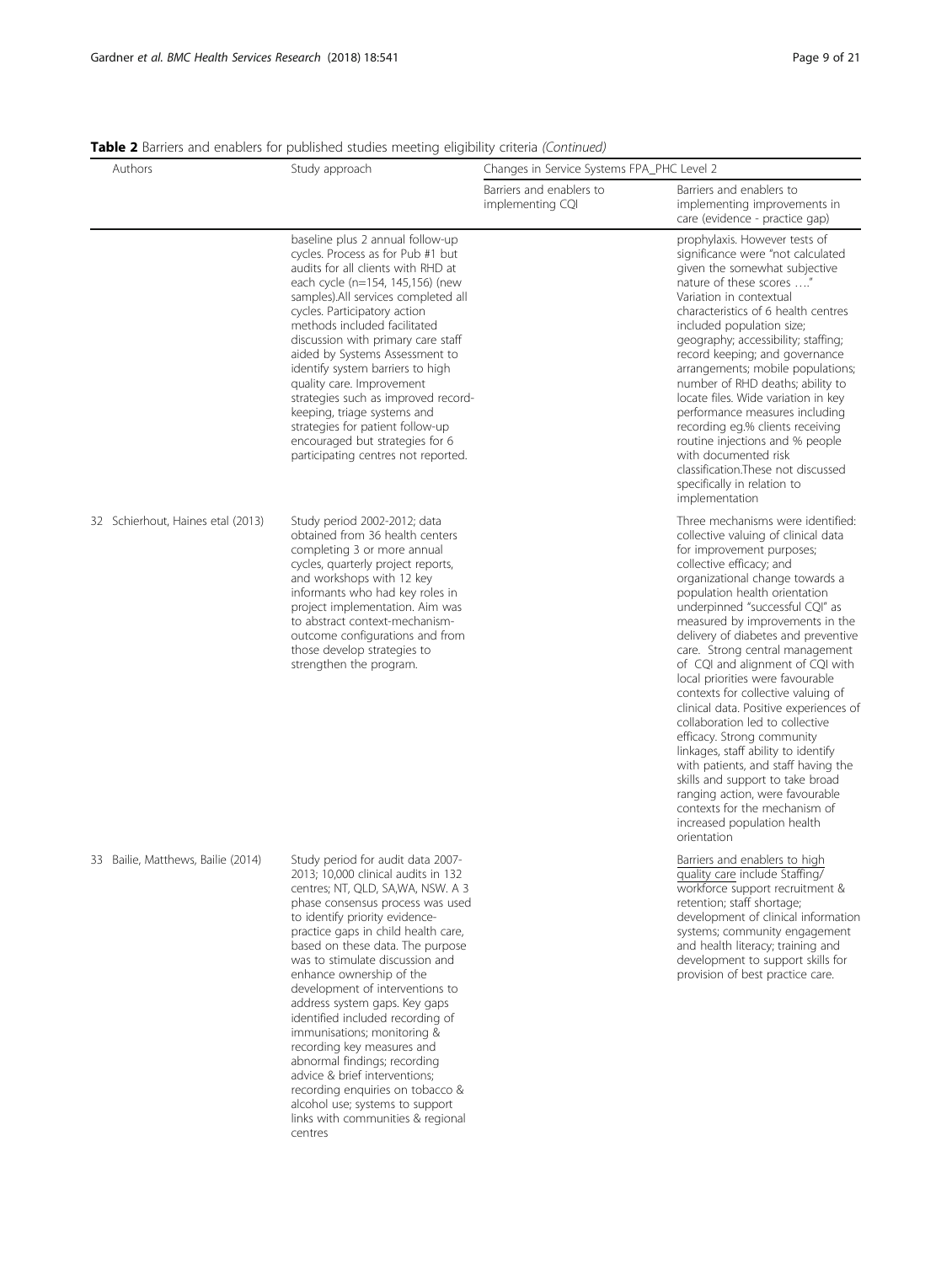| Table 2 Barriers and enablers for published studies meeting eligibility criteria (Continued) |  |  |  |
|----------------------------------------------------------------------------------------------|--|--|--|
|                                                                                              |  |  |  |

| Authors |                                                   | Study approach                                                                                                                                                                                                                                                                                                                                                                                                                                                                                                                                                                                                                                                                                                                                                                                                                                                                                                                                                                                                                                                            | Changes in Service Systems FPA_PHC Level 2   |                                                                                                                                                                                                                                                                                                                                                                                                                                                                                                                                                                            |  |
|---------|---------------------------------------------------|---------------------------------------------------------------------------------------------------------------------------------------------------------------------------------------------------------------------------------------------------------------------------------------------------------------------------------------------------------------------------------------------------------------------------------------------------------------------------------------------------------------------------------------------------------------------------------------------------------------------------------------------------------------------------------------------------------------------------------------------------------------------------------------------------------------------------------------------------------------------------------------------------------------------------------------------------------------------------------------------------------------------------------------------------------------------------|----------------------------------------------|----------------------------------------------------------------------------------------------------------------------------------------------------------------------------------------------------------------------------------------------------------------------------------------------------------------------------------------------------------------------------------------------------------------------------------------------------------------------------------------------------------------------------------------------------------------------------|--|
|         |                                                   |                                                                                                                                                                                                                                                                                                                                                                                                                                                                                                                                                                                                                                                                                                                                                                                                                                                                                                                                                                                                                                                                           | Barriers and enablers to<br>implementing CQI | Barriers and enablers to<br>implementing improvements in<br>care (evidence - practice gap)                                                                                                                                                                                                                                                                                                                                                                                                                                                                                 |  |
|         | 34 Matthews, Schierhout, McBroom<br>et al. (2014) | Study period 2005-20012; NT, Q,<br>NSW, SA, WA; 132 services<br>participating in One21Seventy/<br>ABCD Program (73% government,<br>remainder community controlled).<br>Clinical audits over 7 years of<br>random samples of clients with<br>diabetes (n=10,674 client records);<br>cycle completion rates: baseline<br>only (32 services) 1-2 cycles (55<br>services), ≥3 cycles (45 services);<br>audits conducted by services with<br>training and support provided; SAT,<br>feedback workshops and action<br>planning and improvement<br>strategies implemented not<br>discussed.<br>Process indicators of quality of care<br>for each patient were calculated by<br>determining the proportion of<br>recommended guideline scheduled<br>services that were documented as<br>delivered. Multilevel regression<br>models used to quantify amount<br>of variation in Type 2 diabetes<br>service delivery attributable to<br>health centre or patient level<br>factors and to identify those factors<br>associated with greater adherence<br>to best practice guidelines. |                                              | Health centre factors explained<br>37% of the differences in level of<br>service delivery between<br>jurisdictions with patient factors<br>explaining only a further 1<br>Health centre factors that were<br>independently associated with<br>adherence to best practice<br>guidelines included:<br>• longer participation in the CQI<br>program,<br>• remoteness of health centres,<br>• regularity of client attendance.<br>Significantly associated patient<br>level variables included<br>• greater age, and<br>· number of co-morbidities<br>· disease complications. |  |
|         | 36 Bailie, Matthews, Nagel (2015)                 | Study period for audit data 2009-<br>2014; 975 clinical audits & 29 SATs<br>in 21 centres; NT, QLD, SA, WA, NSW.<br>A 2 phase consensus process<br>involving 13 stakeholders was used<br>to identify priority evidence-<br>practice gaps in mental health<br>care, based on these data. The<br>purpose was to stimulate<br>discussion and enhance ownership<br>of the development of<br>interventions to address system<br>gaps.                                                                                                                                                                                                                                                                                                                                                                                                                                                                                                                                                                                                                                          |                                              | Key evidence practice gaps<br>identified: consistent recording of<br>client health summaries; enquiry &<br>recording of risk factors & brief<br>interventions; consistent recording<br>of scheduled services; follow up of<br>abnormal results; health centre<br>systems, particularly links with the<br>community to inform service and<br>regional planning; organisational<br>commitment for structures and<br>processes that promote safe, high<br>quality care, and team structure<br>and function.                                                                   |  |
|         | 38 Bailie, Schultz, Matthews (2015)               | Priority evidence-practice gaps and<br>stakeholder views on barriers and<br>strategies for improvement<br>preventive health care                                                                                                                                                                                                                                                                                                                                                                                                                                                                                                                                                                                                                                                                                                                                                                                                                                                                                                                                          |                                              |                                                                                                                                                                                                                                                                                                                                                                                                                                                                                                                                                                            |  |
|         | 40 Gibson-Helm, Teede, Rumbold<br>et al. (2015)   | Study period 2007-20012; NT, QLD,<br>NSW, SA, WA; 76 services<br>participating in One21Seventy/<br>ABCD Program Research<br>Partnership (65% government,<br>remainder community controlled).<br>Clinical audits of clients who had<br>recent pregnancy in up to 4 cycles;<br>audits conducted by trained<br>internal or external personnel with<br>regional support; Systems<br>assessment tool (SAT) externally<br>facilitated; feedback workshops and<br>action planning noted but not                                                                                                                                                                                                                                                                                                                                                                                                                                                                                                                                                                                  |                                              | In 21 services statistically significant<br>associations found between 3/6<br>SAT scores and diabetes screening;<br>1/6 SAT scores and B/P first<br>trimester. 0/6 SAT scores and BMI<br>and B/P at any time<br>Health centre system enablers:<br>more highly developed PHC<br>information systems and decision<br>support enable first trimester BP<br>screening; more highly developed<br>PHC systems for self management<br>support and organisational<br>influence and integration                                                                                     |  |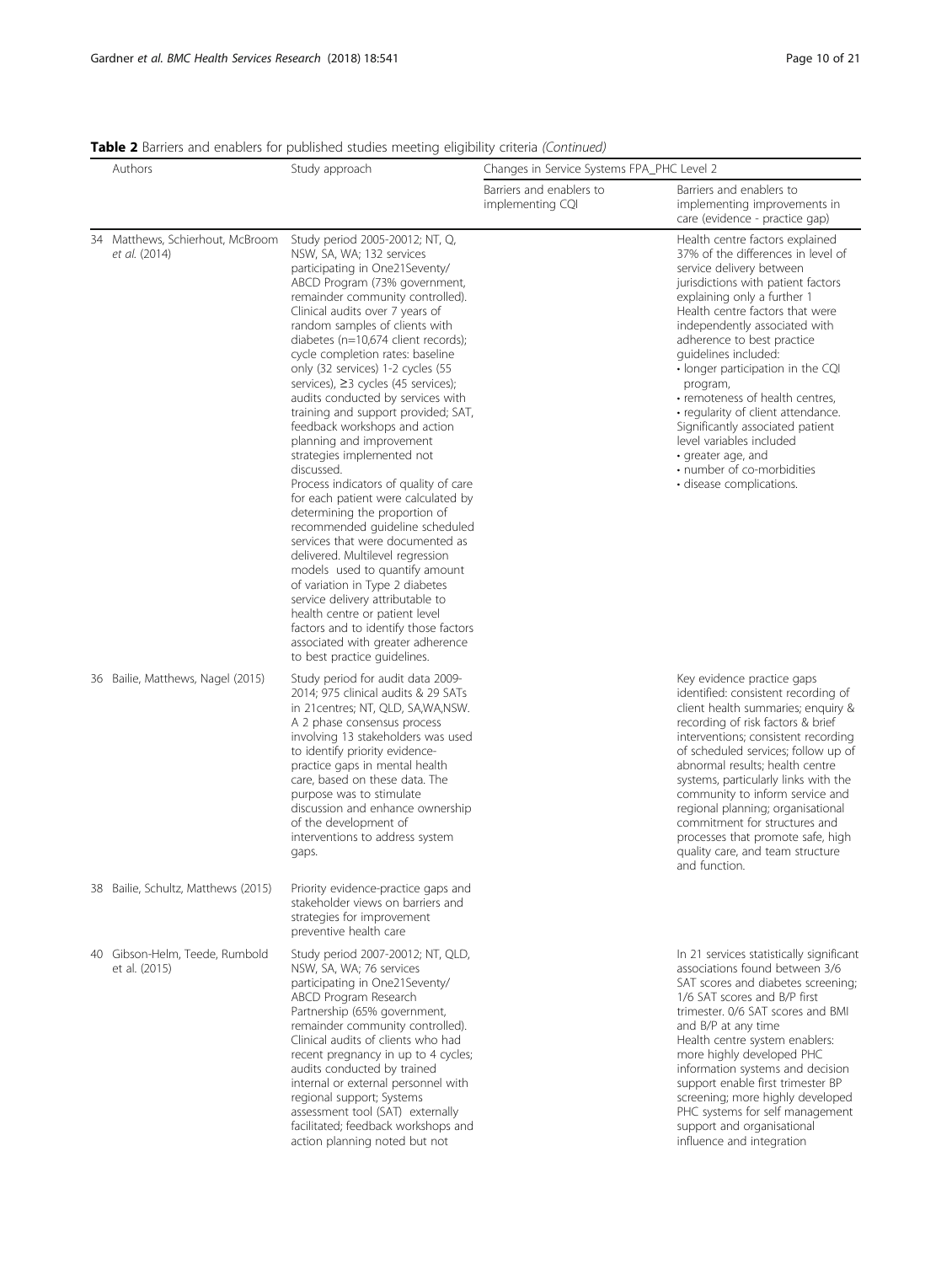secondary drivers of high-quality

care are identified.

|    | Authors                                   | Study approach                                                                                                                                                                                                                                                                                                                                                                                                                                                                                                                                                                                                                                | Changes in Service Systems FPA_PHC Level 2                                                                                                                                                                                                                                                                                                                                                                                                                                                                  |                                                                                                                                                                                                                                                                                                                                                                                                                                                                                                                                                                                                                                                                                                                                                                                                                                                 |  |  |
|----|-------------------------------------------|-----------------------------------------------------------------------------------------------------------------------------------------------------------------------------------------------------------------------------------------------------------------------------------------------------------------------------------------------------------------------------------------------------------------------------------------------------------------------------------------------------------------------------------------------------------------------------------------------------------------------------------------------|-------------------------------------------------------------------------------------------------------------------------------------------------------------------------------------------------------------------------------------------------------------------------------------------------------------------------------------------------------------------------------------------------------------------------------------------------------------------------------------------------------------|-------------------------------------------------------------------------------------------------------------------------------------------------------------------------------------------------------------------------------------------------------------------------------------------------------------------------------------------------------------------------------------------------------------------------------------------------------------------------------------------------------------------------------------------------------------------------------------------------------------------------------------------------------------------------------------------------------------------------------------------------------------------------------------------------------------------------------------------------|--|--|
|    |                                           |                                                                                                                                                                                                                                                                                                                                                                                                                                                                                                                                                                                                                                               | Barriers and enablers to<br>implementing CQI                                                                                                                                                                                                                                                                                                                                                                                                                                                                | Barriers and enablers to<br>implementing improvements in<br>care (evidence - practice gap)                                                                                                                                                                                                                                                                                                                                                                                                                                                                                                                                                                                                                                                                                                                                                      |  |  |
|    |                                           | discussed. Improvement strategies<br>not linked to SAT.                                                                                                                                                                                                                                                                                                                                                                                                                                                                                                                                                                                       |                                                                                                                                                                                                                                                                                                                                                                                                                                                                                                             |                                                                                                                                                                                                                                                                                                                                                                                                                                                                                                                                                                                                                                                                                                                                                                                                                                                 |  |  |
|    | 41 Matthews V, Connors C etal<br>2015     | Study period 2005-13;18,000 clinical<br>records; 160 PHC centres A three<br>phased process engaged 380<br>stakeholders from Aboriginal and<br>Torres Strait Islander PHC centres<br>and systems in analysing and<br>interpreting, chronic disease audit<br>data. A consensus process was<br>used to identify priority evidence-<br>practice gaps in chronic illness<br>care, barriers and enablers to high<br>quality care; system-wide strategies<br>for achieving improvement based<br>on these data. The purpose was to<br>stimulate discussion and enhance<br>ownership of the development of<br>interventions to address system<br>gaps. |                                                                                                                                                                                                                                                                                                                                                                                                                                                                                                             | Enablers for improving practice<br>evidence gaps in CD include:<br>follow-up of abnormal findings;<br>adherence to treatment guidelines;<br>assessment and support of<br>emotional well-being for patients<br>with CD; improved vaccination<br>coverage; links between services;<br>workforce recruitment, retention,<br>capacity and training; capacity to<br>provide patient centred care;<br>modification of AHW roles;<br>community involvement and<br>participation in service delivery<br>design; develop CQI culture, health<br>literacy and leadership.<br>Barriers to high quality care include<br>workforce recruitment and<br>retention; capacity to provide<br>patient-centred care; community<br>engagement and participation in<br>service delivery design; training<br>and development of health centre<br>staff and management. |  |  |
|    | 42 Newham J, Schierhout Getal<br>2015     | 18 semi-structured interviews in 11<br>Aboriginal primary health-care<br>services in South Australia                                                                                                                                                                                                                                                                                                                                                                                                                                                                                                                                          | Barriers at the macro level include<br>resource constraints and access to<br>project support; meso level include<br>senior level management and<br>leadership for quality improvement<br>and the level of organisational<br>readiness; at micro level include<br>knowledge and attitudes of staff,<br>resistance to change and lack of<br>team tenure. Enablers include<br>training, someone who drives the<br>CQI process at the service,<br>organisational and individual<br>change, a regional approach, |                                                                                                                                                                                                                                                                                                                                                                                                                                                                                                                                                                                                                                                                                                                                                                                                                                                 |  |  |
| 48 | Bailie, Laycock, Matthews, Bailie<br>2016 | Evidence practice gaps identified<br>using audit data 2012-13 for<br>chronic illness care (123 health<br>centres; 6523 patient records and<br>90 SATs) and for child health care (<br>94 health centres; 4011 patient<br>records, 62 SATs) together with<br>data derived from purposively<br>structured dialogue with<br>stakeholders and a survey to rank<br>the relative importance of areas of<br>poor recording, delivery of care<br>and health centre systems                                                                                                                                                                            |                                                                                                                                                                                                                                                                                                                                                                                                                                                                                                             | Seven priority evidence-practice<br>gaps were identified for chronic<br>illness care and five for child health<br>Common gaps were related to<br>follow-up of abnormal findings;<br>recording of advice on risks to<br>health; and systems for links<br>between health centers and<br>communities. Respondents felt that<br>health center and system attributes<br>were of greater or equal<br>importance compared to staff<br>attributes in improving quality of<br>care. 5 primary drivers and 11                                                                                                                                                                                                                                                                                                                                             |  |  |

Table 2 Barriers and enablers for published studies meeting eligibility criteria (Continued)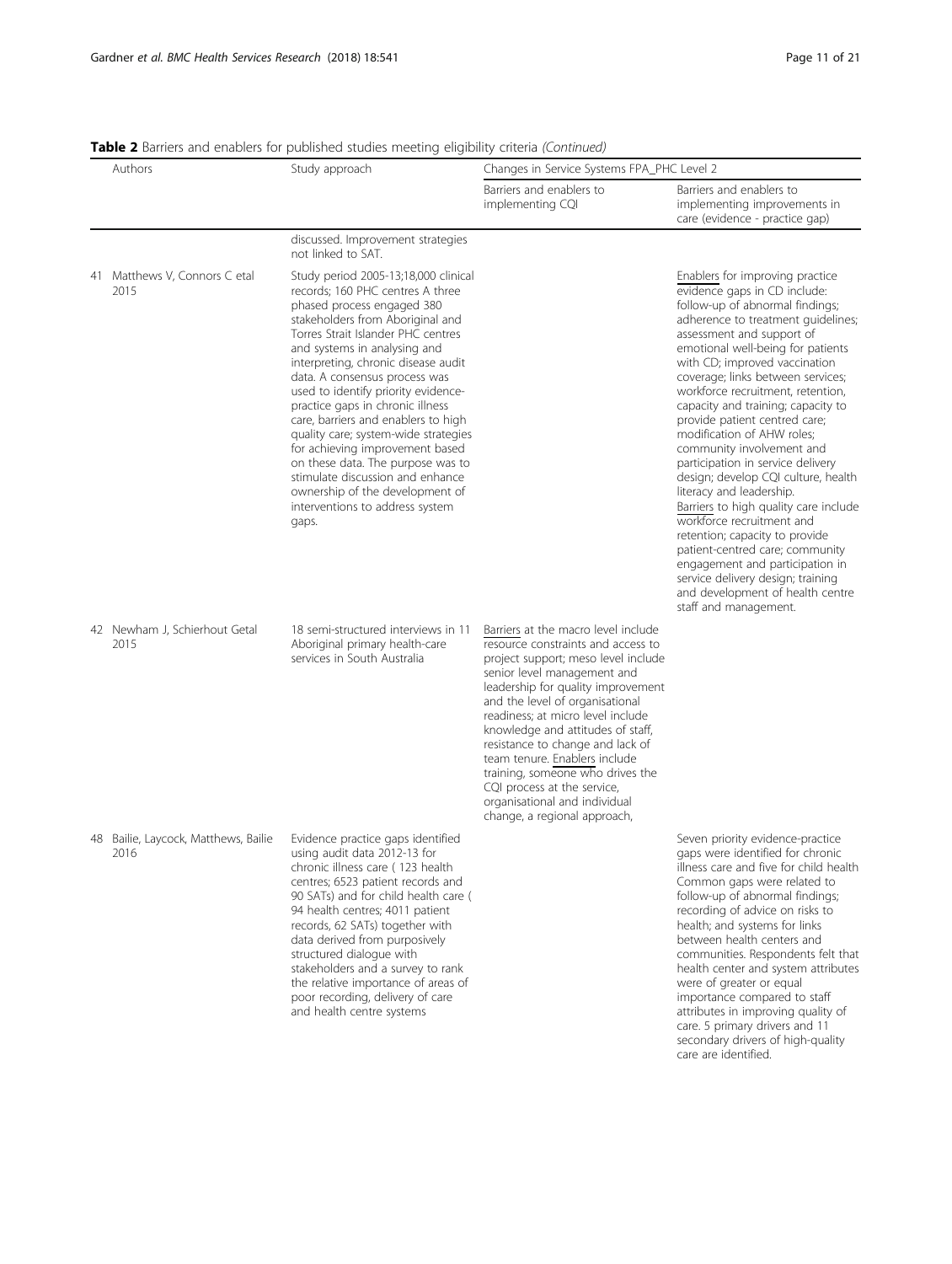#### Table 2 Barriers and enablers for published studies meeting eligibility criteria (Continued)

| Authors | Study approach |                                              | Changes in Service Systems FPA_PHC Level 2                                                 |  |  |
|---------|----------------|----------------------------------------------|--------------------------------------------------------------------------------------------|--|--|
|         |                | Barriers and enablers to<br>implementing CQI | Barriers and enablers to<br>implementing improvements in<br>care (evidence - practice gap) |  |  |

#### QAIHC Closing the Gap Collaborative

An ACCHS state affiliate member service support program involving monthly automated extraction from electronic health records of aggregated data for 21 indicators of overall service performance ('QAIHC core indicators') with analysis and web-based reporting to participating services. (Additionally, described in the grey literature only, were three quality improvement support coordinators, a network of quality improvement support officers, 2-day learning workshops every 6 months, face-to-face and web-based training seminars, an electronic discussion forum and a monthly electronic newsletter (QAIHC 2011).

| (2013) | 57 Panaretto, Gardner, Button et al. Study period June 2010 - February<br>2012; QLD; 22 member services of<br>Queensland Aboriginal and Islander<br>Health Council (100% community<br>controlled). Data available for a<br>total of 19,727 regular clients,<br>aggregated data reported for 5<br>time points.<br>CQI processes, including state-wide<br>'collaboratives' not described.<br>Improvement strategies<br>implemented by health services<br>not reported. | Not discussed | Contextual factors at the service<br>level that may drive variation in<br>improvement on performance:<br>Clinical activities versus EPC items:<br>One person activity versus team<br>activity<br>Interservice variation: SEIFA,<br>community size and percentage of<br>indigenous people in catchment.<br>Remoteness<br>ICAC or SAT scores: available<br>staffing/workforce. Senior medical<br>officer turnover. Ratio of doctors to<br>patients workload per clinician<br>Use of data platforms-Pen CAT<br>usage or similar. APCC portal<br>usage.<br>Use of Plan Do Study Act cycles:<br>CQI programme/collaborative<br>Incentives: Staff flat salaries or<br>incentives |
|--------|----------------------------------------------------------------------------------------------------------------------------------------------------------------------------------------------------------------------------------------------------------------------------------------------------------------------------------------------------------------------------------------------------------------------------------------------------------------------|---------------|----------------------------------------------------------------------------------------------------------------------------------------------------------------------------------------------------------------------------------------------------------------------------------------------------------------------------------------------------------------------------------------------------------------------------------------------------------------------------------------------------------------------------------------------------------------------------------------------------------------------------------------------------------------------------|
|        |                                                                                                                                                                                                                                                                                                                                                                                                                                                                      |               | Patients: Staff and patients                                                                                                                                                                                                                                                                                                                                                                                                                                                                                                                                                                                                                                               |

#### Derby Aboriginal Health Service

A study in one health service of diabetes care and outcomes involving a retrospective audit covering a 10 year period during which time the service participated in CQI activities through ABCDE and APCC (time periods for involvement unclear).

58 Marley J, Nelson C, O'Donnell V et al. (2012)

Study period 1999-09; WA; 1 service (community controlled). Retrospective audit of records of clients with diabetes (n=254 clients). CQI processes not described; Improvement strategies implemented by health services not reported. Consideration given to enablers for CQI through participant observation.

#### Service level enablers: Stable

governance, community elected board, electronic health info system, consistency of senior staff, long term employment of Aboriginal Health Workers and Nurses; CQI approaches based on a culture of organisational appraisal and improvement; encouraging review and reflection among staff at all levels; embracing change in response to gaps; CQI and formalisation of regular internal and external audit; regional support & standardisation of processes

#### Enabling policies identified: reimbursement for health checks and for chronic disease management plans and follow up; access to low/no cost medications in remote areas

#### Kimberley Services, 2011-2012

A study in 4 ACCHS in Western Australia of diabetes care involving a retrospective audit of records for Aboriginal and Torres Strait Islander primary care patients aged ≥15 years with a confirmed diagnosis of T2DM at four Kimberley ACCHSs from 1 July 2011 to 30 June 2012. Interviews with health service staff and focus group discussions with patients post audit.

59 Stoneman (2014) Study period 1 July 2011 to 30 June 2012; Kimberley WA; 4 Services (community controlled). Retrospective audit of records for patients aged ≥15 years with a confirmed diagnosis of T2DM (n=348 patients). Interviews with 19 staff (9 AHWs, 7 RNs, 3 GPs) from 4 ACCHSs after seeing audit Seamless and timely data collection; local ownership of CQI process; openness to admitting deficiencies and willingness to embrace change; regional CQI facilitator.

Enablers included: clearly defined staff roles for diabetes management; increased role for AHWs in chronic disease management including training in self management approaches, retinal camera & point of care HbA1c; efficient recall systems & involvement of AHW or Aboriginal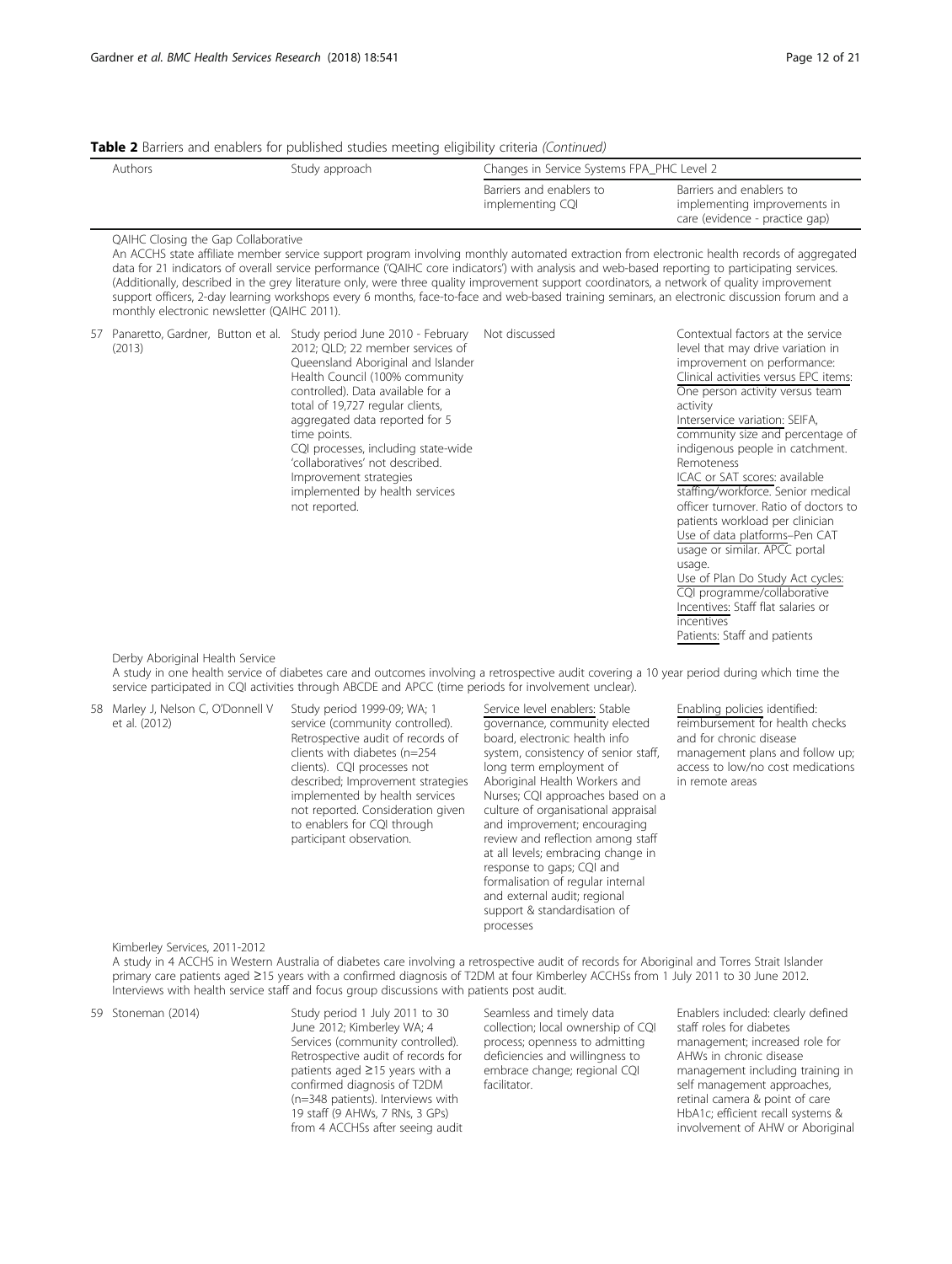|                                                                                                                                                                                                                                                                                                                   | Authors                                                                                                                                                                                                             | Study approach                                                                                                                                                                                                                                             | Changes in Service Systems FPA_PHC Level 2   |                                                                                                                                                                                                                                                                                                                                                                                                                                                                           |  |
|-------------------------------------------------------------------------------------------------------------------------------------------------------------------------------------------------------------------------------------------------------------------------------------------------------------------|---------------------------------------------------------------------------------------------------------------------------------------------------------------------------------------------------------------------|------------------------------------------------------------------------------------------------------------------------------------------------------------------------------------------------------------------------------------------------------------|----------------------------------------------|---------------------------------------------------------------------------------------------------------------------------------------------------------------------------------------------------------------------------------------------------------------------------------------------------------------------------------------------------------------------------------------------------------------------------------------------------------------------------|--|
|                                                                                                                                                                                                                                                                                                                   |                                                                                                                                                                                                                     |                                                                                                                                                                                                                                                            | Barriers and enablers to<br>implementing CQI | Barriers and enablers to<br>implementing improvements in<br>care (evidence - practice gap)                                                                                                                                                                                                                                                                                                                                                                                |  |
|                                                                                                                                                                                                                                                                                                                   |                                                                                                                                                                                                                     | results. 3 focus groups with 16<br>patients from 3 ACCHSs. Thematic<br>analysis                                                                                                                                                                            |                                              | outreach worker in recall; well-<br>coordinated allied health services;<br>increased staffing to increase focus<br>on chronic disease; guidelines and<br>staff training to use Mmex; whole<br>service involvement interpreting<br>audit results; staff and community<br>involvement in developing<br>improvement strategies.<br>Barriers include high staff turnover,<br>lack of clarity over responsibility for<br>recall; uncertainty of how to use<br>Mmex for recall. |  |
| Winnunga Nimmityjah Aboriginal Health Service<br>A study in one health service of Pap smear screening involving a baseline retrospective clinical audit, survey of convenience sample of clients<br>$(n=32)$ , focus groups with staff and client Women's Group, rapid PDSA cycles and follow up clinical audits. |                                                                                                                                                                                                                     |                                                                                                                                                                                                                                                            |                                              |                                                                                                                                                                                                                                                                                                                                                                                                                                                                           |  |
| 60                                                                                                                                                                                                                                                                                                                | Dorrington, Herceg, Douglas et<br>al. (2015)<br>Increasing Pap smear rates at an<br>urban Aboriginal Community<br>Controlled Health Service through<br>translational research and<br>continuous quality improvement | Study period 2009-2013; ACT; 1<br>service (community control).<br>Baseline audits for eligible women<br>$(n=213)$ , 5 rapid PDSA cycles $(4-5)$<br>wks duration) in 2012, survey of<br>convenience sample of clients<br>$(n=32)$ , follow-up assessment of | nil                                          | Barriers to screening identified by<br>clients included forgetting, not<br>having time and being too busy;<br>discomfort; not liking smears; fear<br>of results; shyness and<br>embarrassment; not knowing<br>which professional to see; other                                                                                                                                                                                                                            |  |

annual screening rate compared with years 2009-2011. Comprehensive description of CQI processes: 1) Baseline data collection tool implemented as first PDSA 2) Promotional material used to raise client awareness of Pap smear screening. 3) Afternoon clinic for health appointments with a female GP established. 4) Pap smear recall system reviewed and cleaned. 5) Reminder letter updated to include specific information about cervical cancer in Aboriginal and Torres Strait Islander women; mail-outs included a culturally appropriate leaflet. 6) Education provided to the Social Health Team to facilitate discussions with clients about Pap smear screening

health issues; chronic conditions consuming consultation time. Enablers were GP prompts, appointments, reminders (letters; text messages)

#### STRIVE

65 Hengel, Guy etal 2015 Study period: 36 in-depth

interviews in 22 out of 65 health centres across four regions in northern and central Australia participating in a randomised control project on STIs.

Barriers including Aboriginal cultural norms that require the separation of genders and traditional kinship systems that prevent some staff and patients from interacting. Both were exacerbated by a lack of male staff. Other common barriers were concerns about client confidentiality (lack of private consulting space and living in small communities), staff capacity to offer testing impacted by the competing demands for staff time, and high staff turnover resulting in poor understanding of clinic systems.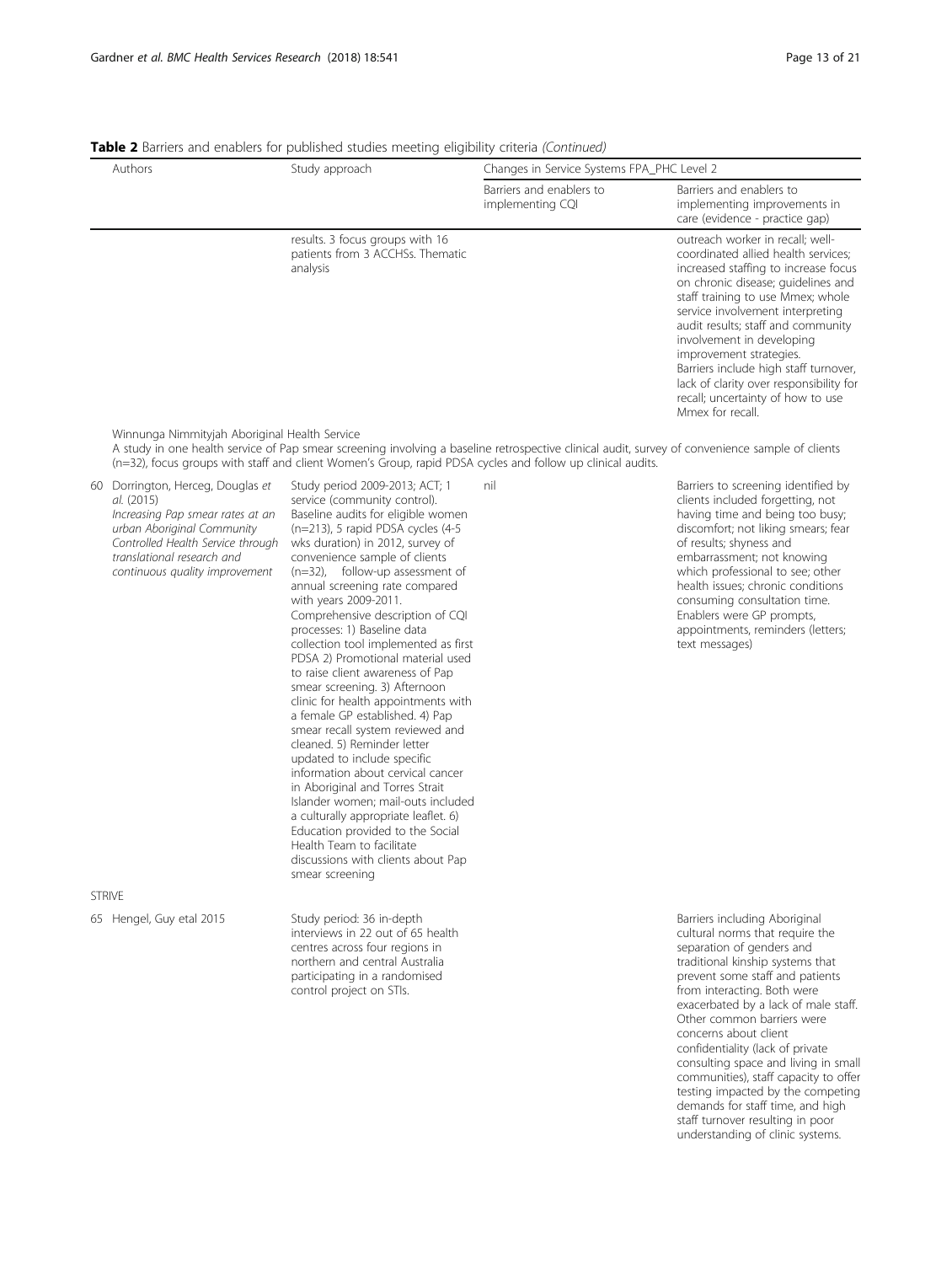| Authors                                                                     | Study approach                                                                                                                                                                                                 | Changes in Service Systems FPA_PHC Level 2                                                                                                                                                                                                                                        |                                                                                                                                       |  |
|-----------------------------------------------------------------------------|----------------------------------------------------------------------------------------------------------------------------------------------------------------------------------------------------------------|-----------------------------------------------------------------------------------------------------------------------------------------------------------------------------------------------------------------------------------------------------------------------------------|---------------------------------------------------------------------------------------------------------------------------------------|--|
|                                                                             |                                                                                                                                                                                                                | Barriers and enablers to<br>implementing CQI                                                                                                                                                                                                                                      | Barriers and enablers to<br>implementing improvements in<br>care (evidence - practice gap)                                            |  |
|                                                                             |                                                                                                                                                                                                                |                                                                                                                                                                                                                                                                                   | Strategies, such as team work,<br>testing outside the clinic and using<br>adult health checks were used to<br>address these barriers. |  |
| 66 Allen and Clarke 2013<br>Evaluation of the NT COI<br>Investment Strategy | Study period 2009-2013. NT.<br>External evaluation drawing on<br>review of evidence, key informant<br>interviews; five case studies; review<br>of program data and key<br>documents; sense making<br>workshop. | Key barriers relate to geographical<br>remoteness; cultural diversity and<br>the influence of social<br>determinants on health outcomes.<br>Other challenges include a high<br>turnover of the health workforce,<br>and significant expansion and<br>reform of the health system. |                                                                                                                                       |  |

Table 2 Barriers and enablers for published studies meeting eligibility criteria (Continued)

Australia but results for the ACCHSs are not reported sep-arately [\[56](#page-21-0)].

Fifteen black literature publications (31%) report on some aspect of barriers and enablers to implementation [[14,](#page-20-0) [16](#page-20-0), [22](#page-20-0), [27,](#page-21-0) [31,](#page-21-0) [33](#page-21-0), [35](#page-21-0), [41,](#page-21-0) [43,](#page-21-0) [49,](#page-21-0) [58](#page-22-0)–[61](#page-22-0), [66\]](#page-22-0). Fourteen publications (29%) report on changes to service systems and/or care and and/or client outcomes - six (13%) on service systems [[14](#page-20-0), [16,](#page-20-0) [31](#page-21-0), [41](#page-21-0), [54](#page-21-0), [55](#page-21-0)], all 14 on client care [\[14](#page-20-0), [16](#page-20-0), [20](#page-20-0), [31,](#page-21-0) [35,](#page-21-0) [41,](#page-21-0) [46](#page-21-0), [48](#page-21-0), [51,](#page-21-0) [54,](#page-21-0) [55](#page-21-0), [58](#page-22-0), [59](#page-22-0), [61\]](#page-22-0) and six (13%) on client outcomes [[14](#page-20-0), [41,](#page-21-0) [54,](#page-21-0) [55](#page-21-0), [58](#page-22-0), [59\]](#page-22-0). Thus, among those studies reporting on client care, there have been as many baseline only studies as impact studies and there are as yet relatively few studies reporting on client outcomes. Only two publications from the ABCD Group reported changes in client outcomes to end 2016 [\[14](#page-20-0), [41](#page-21-0)]. The other reports on outcomes came from the Torres Strait communities [\[54](#page-21-0), [55](#page-21-0)], the QAIHC Collaborative [\[58\]](#page-22-0) and Derby Aboriginal Medical Service [[59\]](#page-22-0). Both Torpedo/Health Tracker [\[62](#page-22-0)–[64\]](#page-22-0) and STRIVE [[65,](#page-22-0) [66](#page-22-0)] are in the early stages of their research and are yet to report on outcomes.

We know from experience and from the national consultation with Indigenous health services [[1](#page-20-0)] that the published literature is a long way from capturing all the CQI activity taking place in this setting. With that important caveat in mind, this review shows that there has been very significant, though geographically uneven, uptake of CQI in Indigenous primary health care. The states/territories dominant in the literature are the Northern Territory and Queensland, with some activity in Western Australia and South Australia, in a small region in western NSW, and in the ACT. It is impossible to determine exactly how many services have participated in published studies but an earlier factsheet from the ABCD partnership (2015) indicated that 270 services had participated in One21Seventy between 2005 and 2014, of which 98 were ACCHS. This is a significant level of uptake among ACCHS but there are big gaps in knowledge about uptake in the private general

practices and government clinics serving Indigenous clients and populations. To a large extent these findings reflect the reach of the ABCD program. Unfortunately, the paper from the Australian Primary Care Collaborative [[56\]](#page-21-0) does not provide any information that would shed light on general practices serving Indigenous populations, and nothing has been published about the APCC 'Closing the Gap' Collaborative so little is known about uptake for Indigenous primary health care in this sector (when Torpedo/Health Tracker and STRIVE report they will help to fill this gap).

#### Stage 2 analysis – Implementation study

Six reports [\[24](#page-20-0), [34](#page-21-0), [37,](#page-21-0) [39](#page-21-0), [42,](#page-21-0) [67](#page-22-0)] and 15 peer reviewed publications addressed some aspect of barriers and enablers [[14](#page-20-0), [16](#page-20-0), [22](#page-20-0), [27,](#page-21-0) [31,](#page-21-0) [33,](#page-21-0) [35,](#page-21-0) [41](#page-21-0), [43](#page-21-0), [49](#page-21-0), [58](#page-22-0)–[61,](#page-22-0) [66](#page-22-0)] and were included in Stage 2. Summary information on the key CQI strategies, study characteristics and barriers and enablers identified in these 21 publications are shown in Table [2](#page-8-0). As shown, key strategies used in these CQI programs include annual audit cycles, use of key performance indicators, systems assessments, rapid PDSA cycles, information platforms for data analysis and reporting including comparisons with other services, and action planning.

Of the included studies, 7 reported barriers and enablers to implementing CQI processes [\[22,](#page-20-0) [24](#page-20-0), [27](#page-21-0), [43,](#page-21-0) [59](#page-22-0), [60,](#page-22-0) [67](#page-22-0)] and 17 studies reported on barriers and enablers to implementing changes to service systems to improve care [[14](#page-20-0), [16](#page-20-0), [24](#page-20-0), [31](#page-21-0), [33](#page-21-0)–[35,](#page-21-0) [37,](#page-21-0) [39,](#page-21-0) [41,](#page-21-0) [42,](#page-21-0) [49,](#page-21-0) [58](#page-22-0)–[61](#page-22-0), [66](#page-22-0)]. Three studies [[24](#page-20-0), [59](#page-22-0), [60](#page-22-0)] reported both. Overall, the majority of papers ( $n = 14$ ) are from the ABCD group with the remaining 7 papers coming from initiatives in the Indigenous sector  $[57-61]$  $[57-61]$  $[57-61]$  $[57-61]$ , a research project  $[66]$  $[66]$  $[66]$  and an evaluation of the Northern Territory CQI [\[67](#page-22-0)].

#### Barriers and enablers to implementing CQI processes

Of the 7 studies that assessed barriers and enablers to implementing CQI processes, five [[22](#page-20-0), [24](#page-20-0), [27](#page-21-0), [43](#page-21-0), [60](#page-22-0)] used in-depth interviews with stakeholders as a primary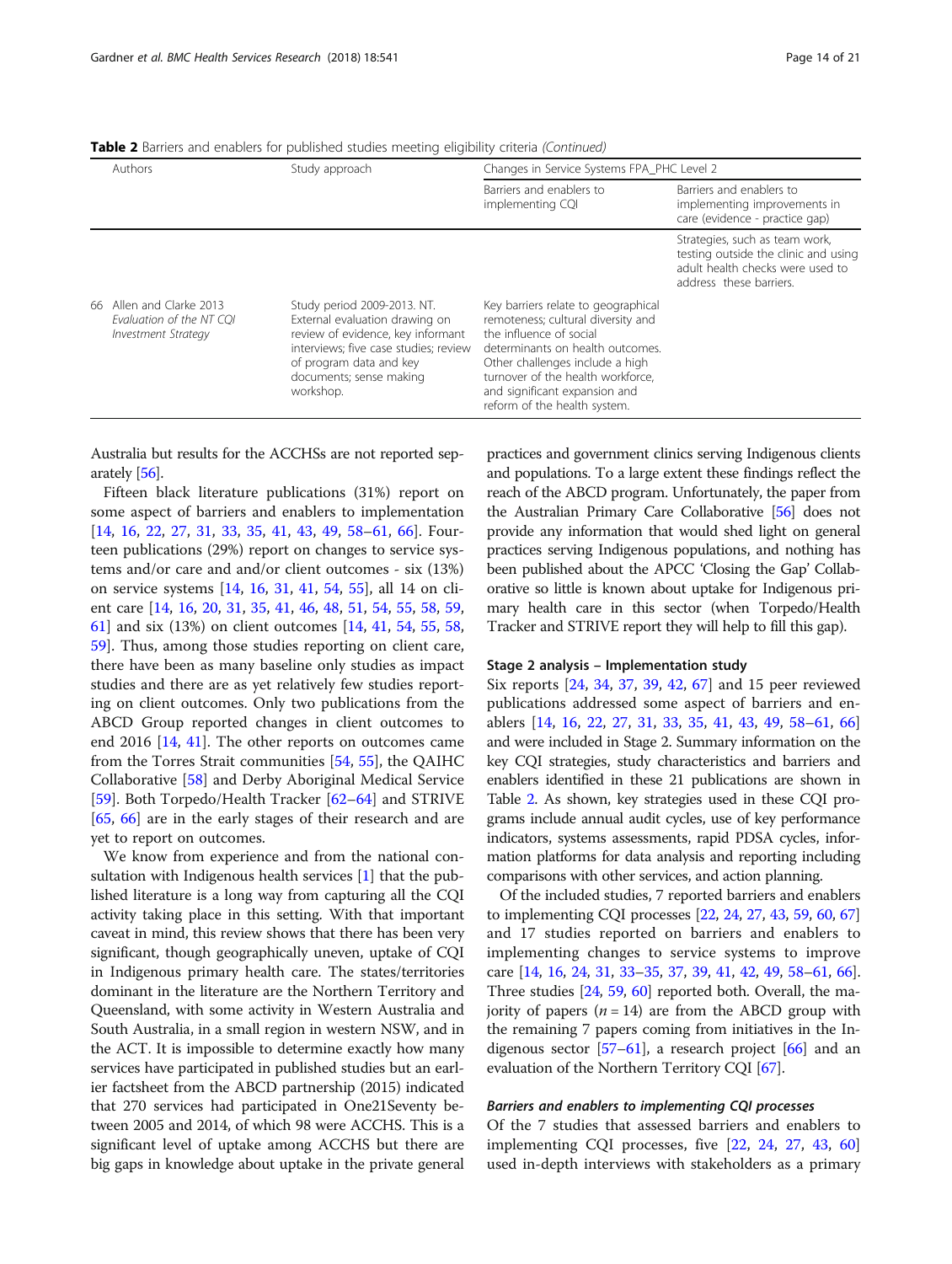data source; one drew on author observations of measured changes in audit results  $[59]$ ; and one was a multi-method evaluation drawing on interviews, focus groups, case studies and program data and documents [[67\]](#page-22-0). Only one [[22\]](#page-20-0) used an explicit theory of change. Four studies were from the ABCD group, one each from the Kimberley region and Derby community controlled health services CQI programs and one an evaluation of the Northern Territory CQI investment strategy.

Across all studies, barriers and enablers were found at multiple levels of organisation: individual staff, team, organisation, region and the broader policy context. Implementing PDSA cycles into routine practice and integrating these into organisational and professional systems was found to be challenging despite widespread support and enthusiasm for CQI across the service sector. Commonly reported barriers included knowledge and attitudes of staff, resistance to change, difficulties in engaging some professional groups (general practitioners and middle managers), lack of team tenure, high staff turnover and insufficient senior management support and poor IT capacity [[22,](#page-20-0) [27,](#page-21-0) [43](#page-21-0), [67\]](#page-22-0). Teams often experienced difficulties in quarantining time for CQI and required assistance with data entry, information systems and technical expertise for data analysis and synthesis [[22](#page-20-0)]. Manual audits were time-consuming and high levels of staff turnover in some services slowed implementation. Engagement of health service managers was critical to ensure that action plans were implemented into changes in service delivery. Where managers perceived the scope for making changes to organisational policies and procedures was limited or difficult, system redesign and actions for improvement were less likely to occur [\[22\]](#page-20-0). At the state wide level, the Northern Territory evaluation identified additional barriers related to geographical remoteness; cultural diversity; the influence of social determinants on health outcomes; and significant expansion and reform of the health system.

Conversely, commonly reported enablers included regional support and CQI facilitation and strong leadership. Schierhout's report on the ABCDE project [[24](#page-20-0)] identified service level enablers as commitment by senior management; planned implementation that linked CQI to organisational aims and adaptation to local needs; improved record keeping of clinical data; allocation of time and resources for staff to participate in CQI and investment in professional development in CQI. Stoneman [[60](#page-22-0)] found that seamless and timely data collection; local ownership of CQI process; openness to admitting deficiencies; and willingness to embrace change were key enablers. Stable governance, community elected board, organisational commitment, strong leadership from senior and executive staff, clear delineation of staff responsibilities and objectives for CQI were also found to be critical [[59\]](#page-22-0). Gardner [[22](#page-20-0), [27](#page-21-0)] and Newham [\[43](#page-21-0)] found that adequate provision of training and support, a no-blame systems oriented approach, well-established information and administrative systems, staff expertise in conducting audits and/or interpreting audit data, and an incremental approach to incorporating CQI activities into service routines were key enablers. Where clinic managers used CQI to underpin business planning processes, this helped to embed CQI processes [[22](#page-20-0)]. At the regional level high level commitment from health authorities and organisation wide networks enabled CQI and at the policy level, Gardner et al. [\[22](#page-20-0)] found alignment of data collection and performance reporting processes reduced the burden on services of multiple collections and reporting arrangements.

#### Barriers and enablers to improving care processes

A variety of methods were used to assess barriers and enablers to improving systems supporting direct care delivery. Five ABCD reports [[24,](#page-20-0) [34,](#page-21-0) [37](#page-21-0), [39](#page-21-0), [42\]](#page-21-0) and two published papers [[33,](#page-21-0) [49](#page-21-0)] collected qualitative data from purposively structured dialogues with stakeholders on their perceptions of the "evidence-to- practice gaps" underlying patterns of care reported in audits. Reports focused on chronic illness and preventive care [[24](#page-20-0)], child health [\[34](#page-21-0)], mental health [\[37\]](#page-21-0), preventive care [[39](#page-21-0)] and chronic illness [[42](#page-21-0)]. Reported barriers were similar across health topics and included staff shortages, poor follow-up of abnormal results, under-developed clinical information systems, lack of community engagement, poor health literacy, and inadequate training to support best practice care.

A further five ABCD studies identified barriers and enablers to care through the use of a systems assessment tool (SAT) [\[14](#page-20-0), [16](#page-20-0), [31](#page-21-0), [35](#page-21-0), [41](#page-21-0)]. The SAT is a measurement tool that assists staff to assess the level of development of their primary health care service systems across five domains: delivery system design, self-management support, decision support and clinical information systems, external linkages, and organisational influence and integration.. It is administered through a facilitated staff dialogue delivered as part of Step 3 of the annual CQI cycle. A consensus score is decided for each item in each domain using a score ranging from 0 to 11. The scores are subdivided into four categories defined as 'limited or no support' (0–2), 'basic support' (3–5), 'good support'  $(6–8)$  and 'fully developed support'  $(9–11)$ . Brief descriptors help staff decide the score that best reflects their service systems.

Barriers to implementation identified in studies using the SAT were as follows. A 2007 study of diabetes care [[14\]](#page-20-0) found that inadequate attention to abnormal clinical findings and medication management were key barriers to improvements in care, leading the authors to recommend intensification of therapy through engagement of medical staff in CQI and greater involvement of nurse practitioners. A study in the same year on the delivery of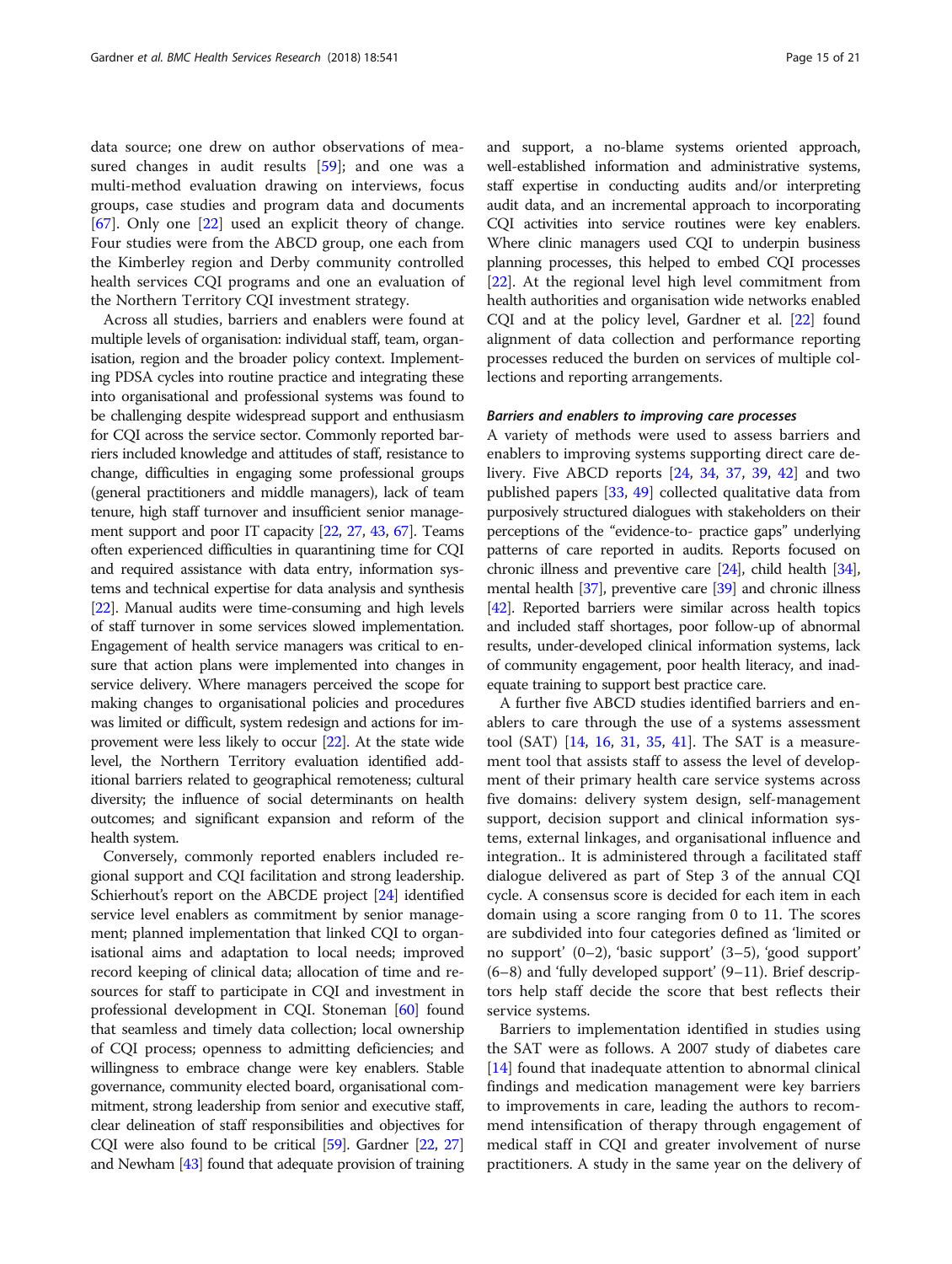preventive care [\[15](#page-20-0)] found that barriers were mainly related to service external linkages including outreach and health promotion activities, and others such as securing resources related to organisational influence. Enablers were in the delivery system design domain and included use of interpreters and revision to team roles, as well as training by visiting specialists (decision support). In Ralph's study of rheumatic heart disease [[31\]](#page-21-0) barriers to improving care related to performance in administering prophylactic medication. Gibson Helm et al. [\[41\]](#page-21-0) identified enabling factors for metabolic screening during pregnancy as including good information systems and good decision support systems which enabled first trimester BP screening and self-management support.

A mixed method realist review that sought to identify key mechanisms for change in achieving improvements in chronic disease and preventive care in the ABCD group [\[33\]](#page-21-0) found that services in which there was collective valuing of clinical data for improvement purposes, collective efficacy and organisational change towards a population health orientation were more inclined to experience improvement. Health centres with strong central management of CQI, and those in which CQI efforts were locally driven and adapted to suit local priorities supported collective valuing of clinical data. Key mechanisms were collective efficacy and increased population health orientation. Strong community linkages, identification with patients, and staff skills for broad ranging action, were favourable contexts for population health orientation.

Through a quantitative analysis of change over time in key indicators, Panaretto et al. [[58\]](#page-22-0) identified factors that may drive variations in performance in community controlled services participating in the Queensland Aboriginal and Islander Health Council program. While these are referred to as "contextual factors" (consistent with quantitative methodology) rather than "barriers and enablers" (consistent with qualitative methodology), the factors overlap with those identified in other studies. They included the nature of the clinical activity (individual verses team arrangement), characteristics of the community such as size, Socio-Economic Indexes for Areas (SEIFA), remoteness and percentage of Indigenous people in the catchment; patient characteristics; quality of service systems or staffing/ workforce issues such as ratio of doctors to patients; use of data platforms, PDSA program type, staff salary or incentives used.

Stoneman et al. [[60\]](#page-22-0) and Dorrington et al. [\[61](#page-22-0)] both conducted interviews with staff and clients to assess barriers and enablers to diabetes care and pap smears respectively. Stoneman found that optimal diabetes care was facilitated by clearly defined staff roles for diabetes management, support and involvement of Aboriginal Health Workers, efficient recall systems, and well-coordinated allied health services. Effective CQI features included seamless and

timely data collection, local ownership of the process, openness to admitting deficiencies and willingness to embrace change. Dorrington identified patient barriers such as forgetting, lack of time, fear, shyness and the time taken by chronic disease. Enablers were GP prompts, reminders and appointments. Marley [\[59](#page-22-0)] identified enabling policies in a reflection on audit results finding that reimbursement for health checks and for chronic disease management plans and follow up; access to low/no cost medications in remote areas were primary enablers of improved care.

Hengel, Guy et al. [\[66](#page-22-0)] identified barriers to offering and conducting STI testing using interviews with 36 staff in 22 health centres in WA. These included Aboriginal cultural norms that require the separation of genders and traditional kinship systems that prevent some staff and patients from interacting. Both were exacerbated by a lack of male staff. Other common barriers were concerns about client confidentiality (lack of private consulting space and living in small communities), staff capacity to offer testing impacted by the competing demands for staff time, and high staff turnover resulting in poor understanding of clinic systems. Strategies, such as team work, testing outside the clinic and using adult health checks were implemented to address these barriers.

#### **Discussion**

Studies of the barriers and enablers to implementation of CQI cycles and to the systems supporting improvements in care delivery have relied primarily on qualitative data collections, used either as a sole method or as part of mixed method designs drawing on analyses of audit data or measurement of improvements in service systems (SAT). Results from these studies indicate that barriers to implementing CQI relate primarily to professional and organisational change processes and operate at multiple levels (individual, team, service, health system), whereas barriers to improved care relate more directly to knowledge of best practice and team processes that facilitate appropriate care such as multidisciplinary teamwork for complex conditions, adequate staffing, follow up of care and linkages with communities, indicating a population approach, as well as financial incentives that support best practice.

While there is some overlap and possibly some conflation within some studies of these different factors, reported barriers and enablers are largely consistent across studies. The key barriers to implementing CQI in the studies reported here - time, staff turnover, training, teamwork, technical skills and organisational support - are also consistent with those reported internationally in CQI programs serving Indigenous and minority populations [\[70](#page-22-0)–[75\]](#page-22-0).

While some of the studies reviewed provided significant detail of implementation timeframes, number of PDSA cycles undertaken, improvement strategies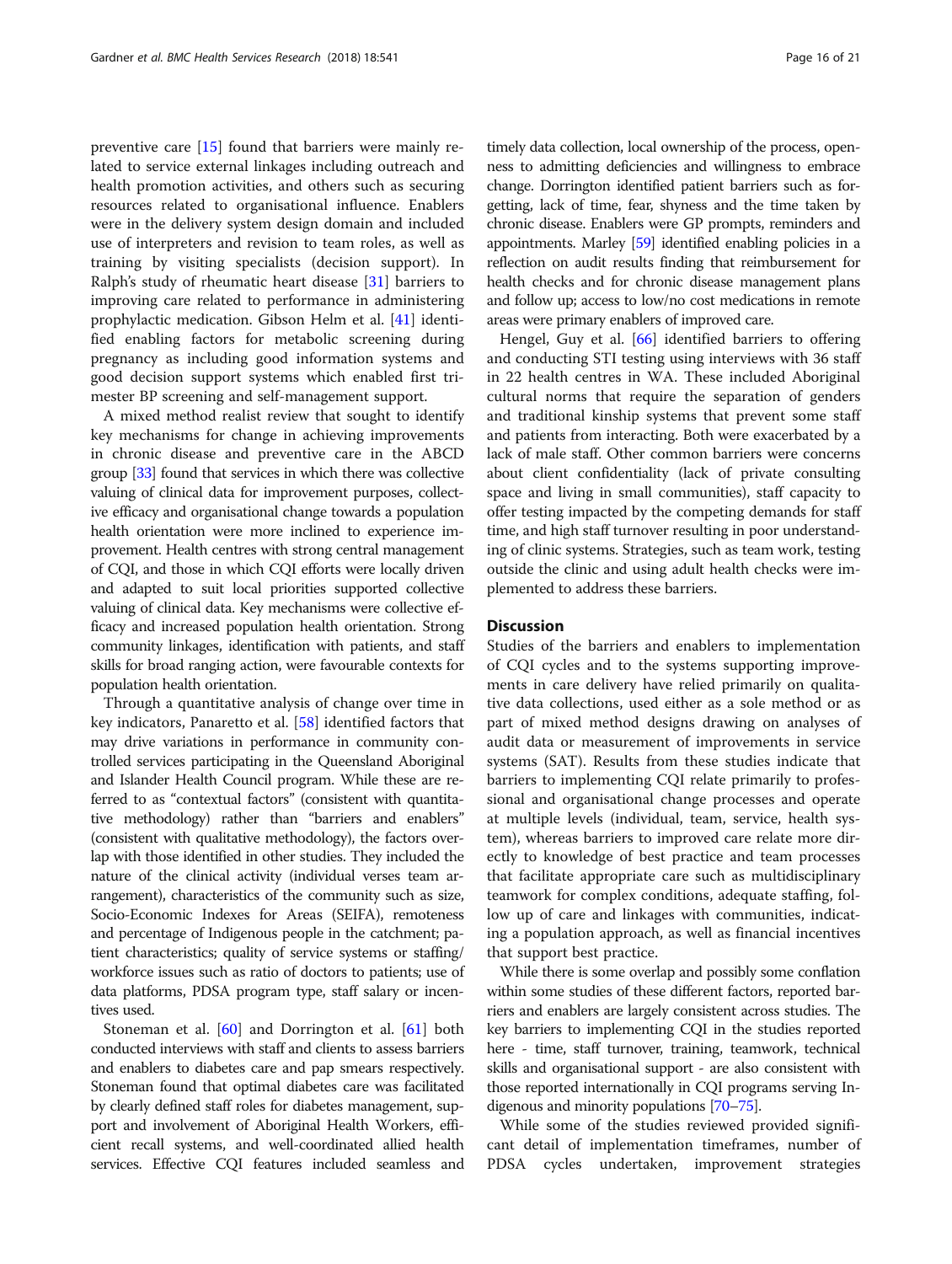implemented and support provided for implementation, none recorded details of the aims of the PDSA cycle itself, adaptations made to improvement strategies under the "do" and "study" parts of the cycle, what impacts were observed or what was embedded in the final "act" part of the cycle. CQI is based on small steps of change theory [[2](#page-20-0)] and capturing data that reflects the iterative nature of change is important for developing a comprehensive picture of strategies that were trialled and found by services to be effective and those that were not.

In addition, few qualitative studies employed explicit theoretical approaches to inform the collection or analysis of data. It is well understood that CQI programs are complex interventions with multiple interconnected parts that are not only often difficult to define and describe [\[4](#page-20-0)], their implementation is challenging and impacts in health settings are highly variable [\[5\]](#page-20-0). To decide whether or not to carry out a CQI process, practitioners need to understand whether what works in one setting might work in another and thus research needs to examine the conditions for success [[76\]](#page-22-0). Two studies in the ABCD group employed theories of change to explore the contextual and implementation arrangements that impeded or enhanced uptake and influenced service improvements [\[22](#page-20-0), [33\]](#page-21-0), thus moving some way towards adopting research strategies that could identify conditions for success.

As the spread of CQI programs across different organisational settings and community contexts continues under the proposed National CQI framework, it will be important to extend the current focus of research to incorporate the use of theory and methods capable of exploring whether findings from research in one setting can apply to another and therefore to inform the practice of CQI as it becomes routine activity in primary health care. There are three key challenges related to this endeavour - documenting the implementation of CQI activities themselves (e.g. steps taken in PDSA-type cycles); documenting the strategies tested and embedded as a consequence of those activities; and documenting elements of context. The first and third of these challenge are taken up here, the second is dealt with in our companion paper [\[8](#page-20-0)].

Firstly, adopting an accepted definition of CQI such as the one developed by Rubenstein and colleagues [[10](#page-20-0)] could help to standardise documentation of CQI strategies and provide guidance to services on what information to collect. According to this definition, CQI involves systematic data guided activities, iterative development and testing process (Plan-Do-Study-Act cycles); designing with local conditions in mind; aiming to change routine work processes; multidisciplinary teams; specific predefined aims; sets of specific changes; using evidence relevant to the problem and data feedback to implementers. At a minimum, data on team composition, aim of the CQI endeavour, data sources and feedback processes, the specific change strategies and adaptations made over time and their observed impacts would provide the depth of information needed to support comparison of processes across services.

Identifying and describing relevant contextual factors is also essential for helping practitioners to determine whether or not to trial a specific CQI process in their service. Identifying context can be difficult and somewhat subjective [[6,](#page-20-0) [76\]](#page-22-0). Described as "all factors that are not part of a quality improvement intervention itself," [[77\]](#page-22-0), barriers and enablers are themselves often contextual factors, sometimes part of the implementing organisation (eg, information technology, team processes, leadership) sometimes external to it (eg, financial incentives, regional support structures) and sometimes part of the intervention itself. Although distinguishing between factors related to the CQI process itself and to the context in which it occurs may sometimes be blurred, improving analysis and recording of contextual factors will be an essential part of building a profile of comparative studies that help to establish which strategies are effective in which circumstances. Many frameworks are available to guide researchers [\[77](#page-22-0)–[79](#page-22-0)]. Lau et al.'s 2016 four-level framework [[77](#page-22-0)] distinguishes external contextual factors (policies, incentivisation structures, dominant paradigms, stakeholders' buy-in, infrastructure and advances in technology) from organisation-related factors (culture, resources, integration with existing processes, relationships, skill mix, teamwork and staff involvement) from individual level factors (professionals, professional role, underlying philosophy of care and competencies) and from the characteristics of the intervention that impact on implementation (evidence of benefit, ease of use, adaptability to local circumstances). The application of mid-range theories to investigate the reasoning and resources required to operationalise CQI will help to provide further understanding of key mechanisms for change across different settings.

This study also found that contextual factors (otherwise called barriers and enablers) related to the implementation of CQI are distinct from those related to service systems supporting improved care. Making this distinction helps services struggling with different aspects of organisational change to identify where actions are required and the strategies that might best be used to achieve improvements. Our experience of working with different organisations indicates that some services that have implemented CQI with ease have struggled to achieve improvements in care.

In addition, the studies reviewed here show there is uncertainty about the utility of the SAT as a measurement tool but consensus on its benefits as a service development process for supporting team dialogue needed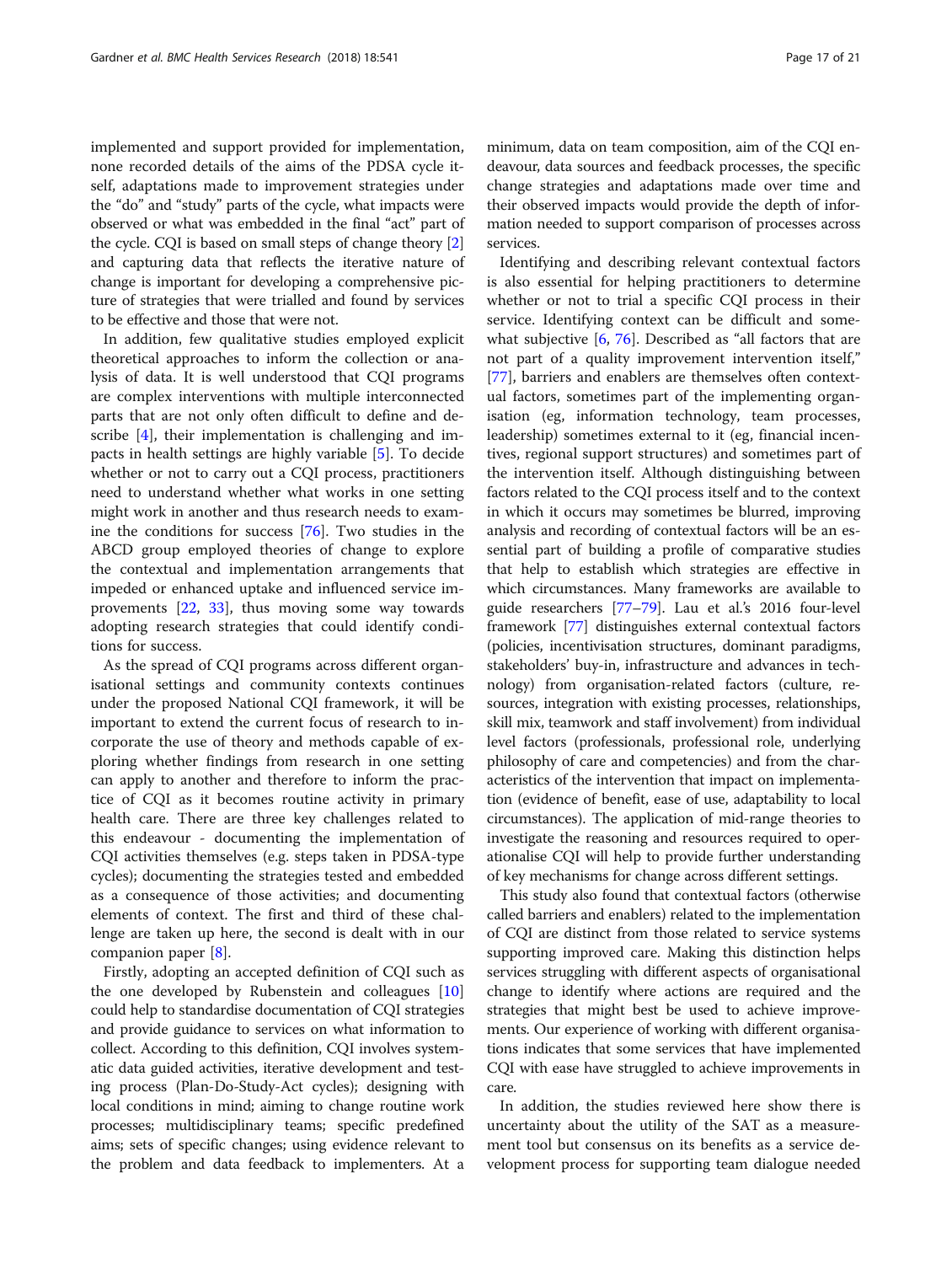#### Appendix

#### Table 3 Search terms

- exp Quality Improvement/ or exp. Quality Assurance, Health Care/ or exp. Quality Indicators, Health Care/ or exp. "Quality of Health Care"/
- 2. (quality improvement\$ or improv\$ quality or quality management\$ or improv\$ patient care).af.
- 3. 1 or 2
- 4. exp efficiency, organizational/ or exp. organizational innovation/ or exp. models, organizational/ or exp. organizational objectives/ or exp. decision making, organizational/ or exp. Total Quality Management/
- 5. (organi\$ intervention\$ or organi\$ efficiency or organi\$ chang\$ or organi\$ innovation\$ or organi\$ structur\$ or organi\$ model\$ or organi\$ system\$ or organi\$ strateg\$ or organi\$ cultur\$).af.
- 6. (rapid cycle or PDSA or plan do study act or PDCA or plan do check act or plan do check adjust or lean management or six sigma or audit feedback or total quality management or tqm or clinical governance or chronic care model or mbqa or malcolm baldrige quality award or efqm or european foundation quality management or accreditation or decision support or medical audit or clinical audit or guideline adherence or benchmark\$).af.
- 7. (staff attitude\$ or staff management or staff relation\$ or staff training or staff education or staff development or personnel attitude\$ or personnel management or interprofessional relation\$ or personnel training or personnel development or cultural awareness or cultural safety or opinion leader\$ or champion\$ or teamwork\$).af.
- 8. 4 or 5 or 6 or 7
- 9. exp Health Services, Indigenous/ or exp. United States Indian Health Service/ or exp. Primary Health Care/ or exp. Family Practice/ or exp. General Practice/ or exp. Physicians, Family/ or exp. Preventive Health Services/
- 10. exp Community Health Nursing/ or exp. Community Health Workers/ or exp. Community Health Centers/ or exp. Community Mental Health Services/ or exp. Community Pharmacy Services/ or exp. Community Health Services/
- 11. (primary care or primary health care or primary healthcare).af.
- 12. (general practice\$ or family practice\$ or family medicine or family physician\$ or medical home\$).af.
- 13. (community health or community nurs\$ or community mental health service\$ or community pharmacy service\$ or community controlled health).af.
- 14. 9 or 10 or 11 or 12 or 13
- 15. exp Oceanic Ancestry Group/ or exp. American Native Continental Ancestry Group/ or exp. Minority Groups/ or exp. Ethnic Groups/
- 16. (indigenous or aborigin\$ or maori or pacific island\$ or torres strait island\$ or native american\$ or american indian\$ or african american\$ or hispanic\$ or first nation\$ or inuit\$ or ethnic minorit\$).af.
- 17. exp Vulnerable Populations/ or exp. Medically Underserved Area/ or exp. Healthcare Disparities/
- 18. (vulnerable or disadvantaged or health\$ disparit\$).af.
- 19. 15 or 16 or 17 or 18
- 20. exp Chronic Disease/ or exp. Disease Management/ or exp. Self care/
- 21. (chronic disease\$ or disease management or self care or selfmanagement or selfmanagement).af.

#### Table 3 Search terms (Continued)

- 22. exp Asthma/ or exp. Diabetes Mellitus, Type 1/ or exp. Diabetes Mellitus, Type 2/ or exp. Diabetes Mellitus/ or exp. Pulmonary Disease, Chronic Obstructive/ or exp. Depression/ or exp. Long-Term Synaptic Depression/ or exp. Cortical Spreading Depression/ or exp. Depression, Postpartum/ or exp. Depression, Chemical/ or exp. Mental Health/ or exp. Heart Diseases/ or exp. Heart Failure/
- 23. (asthma or diabet\$ or chronic pulmonary obstructive disease\$ or copd or depression or mental health or cardiovascular disease\$ or coronary disease\$ or heart disease\$ or coronary artery disease\$ or heart failure or cardiac failure).af.
- 24. (health assessment\$ or health check\$ or screening).af.
- 25. 20 or 21 or 22 or 23 or 24
- 26. 3 and 8 and 14 and 19 and 25

for action planning and implementation [\[31,](#page-21-0) [47](#page-21-0)]. It may be useful for future studies to draw on validated instruments to measure changes in contextual factors operating within implementing organisations that are important for CQI - teamwork, leadership and systems thinking [[80](#page-22-0)] and use the SAT, which captures the functional aspects of service management, as a tool to support dialogue within teams implementing change strategies.

Finally, further work is required to embed qualitative approaches within quantitative designs that incorporate comparison groups to enhance the strength of evidence. Without solid evidence of the effectiveness of CQI, informing CQI policy, investment, national, regional and local program development will remain uncertain.

#### Conclusion

Investigating the barriers and enablers which modify the implementation and impacts of CQI programs poses conceptual and methodological challenges. This review found a high level of consistency in reporting across studies but also identified differences in the barriers and enablers related to implementing CQI and those related to achieving change in service systems for improving care. Two main areas in which qualitative research could be expanded to achieve more complete documentation of factors that shape the success of CQI programs are discussed. Until research more fully describes the elements of CQI programs, their implementation and context, it will be difficult to compare findings across settings to identify key success factors that could inform broader roll-out of CQI programs. To achieve this, there is a need to move beyond the current descriptive focus of the qualitative research reviewed here to adopt more theoretically informed approaches. A number of theories and approaches are discussed. Embedding these in quantitative research designs which include comparison groups should enhance understanding of program components and mechanisms, the scope and depth of implementation as well as the impact of programs on service delivery and client outcomes which is needed to help inform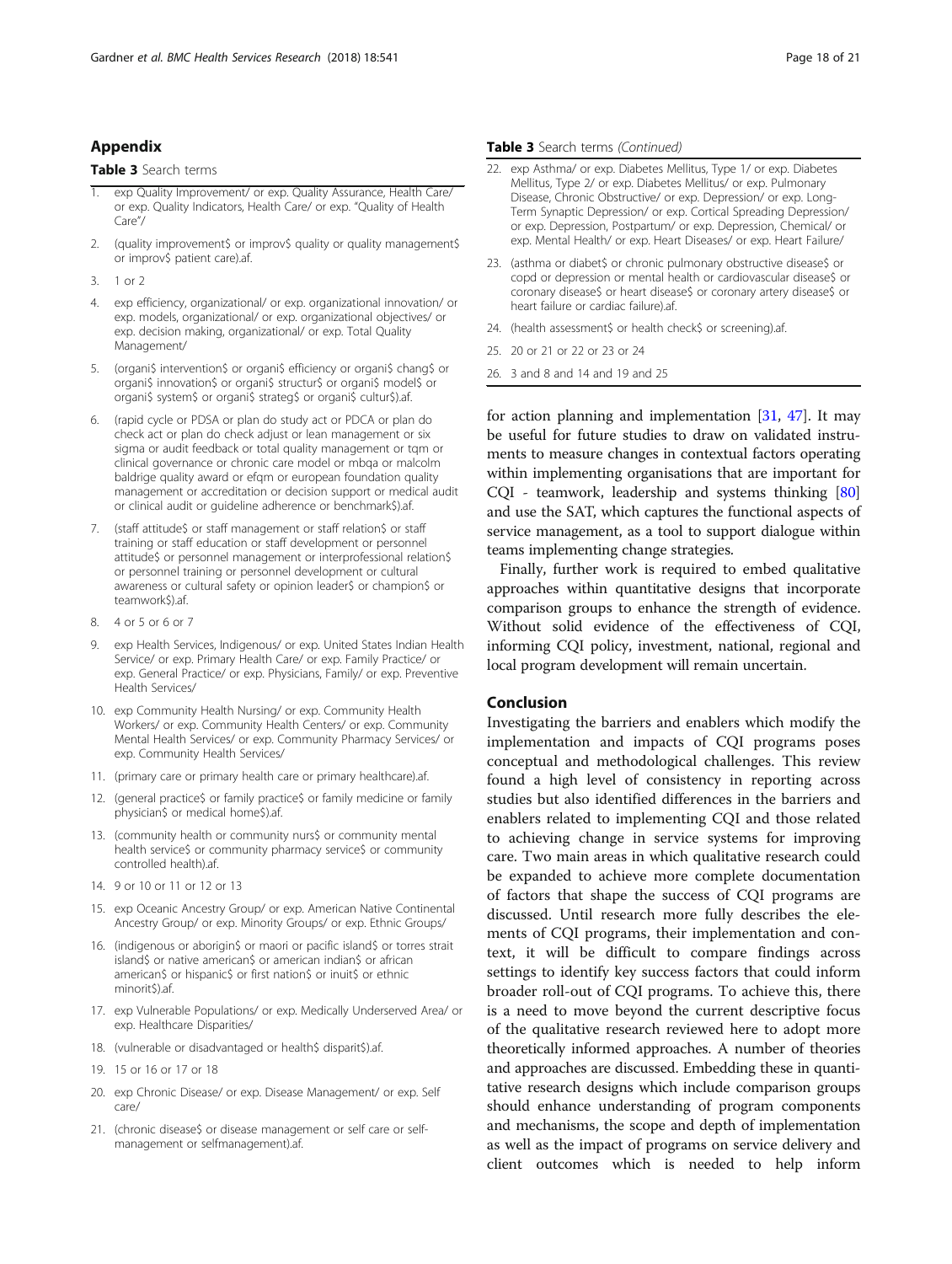<span id="page-20-0"></span>consideration of where and how evaluation and research should be directed to best support program development and sustainability into the future.

#### Abbreviations

ABCD: Audit and Best Practice for Chronic Disease; ABCDE: Audit and Best Practice for Chronic Disease Extension; ACCHS: Aboriginal Community Controlled Health Services; CQI: Continuous quality improvement; Indigenous primary health care services: Aboriginal and Torres Strait Islander primary health care services; PDSA: Plan-Do-Study-Act cycles; SAT: Systems assessment tool

#### Availability of data and materials

All data and material associated with this study are included in the paper and appendices.

#### Authors' contributions

KG, BS and MC designed the study. KG and BS conducted the analyses and drafted the manuscript. GS and MC designed the review methods and ran the black literature searches. MD and DM identified grey literature. KG, BS, MC extracted data. All authors read and were involved in critically revising the manuscript and all authors have approved the final manuscript.

#### Ethics approval and consent to participate

The paper is a synthesis of evidence and does not require ethics approval.

#### Consent for publication

Not applicable.

#### Competing interests

The authors declare that they have no competing interests.

#### Publisher's Note

Springer Nature remains neutral with regard to jurisdictional claims in published maps and institutional affiliations.

#### Author details

<sup>1</sup>Public Service Research Group, Business School, UNSW Canberra, Canberra, Australia. <sup>2</sup>SenseMakers 4 Smarter Care, Port Macquarie, NSW 2444, Australia.<br><sup>3</sup>Australian Primary Hoalth Care Pesearch Institute, Australian National Australian Primary Health Care Research Institute, Australian National University, Canberra, ACT 0200, Australia. <sup>4</sup>Research, Evaluation and Public Health Nutrition Section, Population Health Division, Health Improvement Branch, ACT Health, Canberra, ACT 260, Australia. <sup>5</sup>One Disease, Menzies Building, RDH Campus, Rocklands Drive, Tiwi, NT 0810, Australia. <sup>6</sup>Kurongkurl Katitjin, Edith Cowan University, 2 Bradford St, Mount Lawley, WA 6050, Australia.

#### Received: 20 April 2017 Accepted: 5 April 2018 Published online: 11 July 2018

#### References

- 1. Lowitja Institute. Recommendations for a National CQI Framework for Aboriginal and Torres Strait Islander Health. 2014. Available at: [http://www.](http://www.health.gov.au/internet/main/publishing.nsf/content/cqi-framework-atsih) [health.gov.au/internet/main/publishing.nsf/content/cqi-framework-atsih.](http://www.health.gov.au/internet/main/publishing.nsf/content/cqi-framework-atsih) Accessed 22 June 2018.
- 2. Taylor M, McNicholas C, Nicolay C, Darzi A, Bell D, Reed J. Systematic review of the application of the plan-do-study-act method to improve quality in healthcare. BMJ Qual Saf. 2014;23:290–8.
- Neill S, Hempel S, Lim WL, Danz M, Foy R, Suttorp MJ, Shekelle P, Rubenstein L. Identifying continuous quality improvement publications: what makes an improvement intervention 'CQI? BMJ Qual Saf. 2011;20: 1011–9.
- 4. Lowitja Institute. National CQI Framework for Aboriginal and Torres Strait Islander Primary Health Care: Draft [http://www.amsant.org.au/wp-content/](http://www.amsant.org.au/wp-content/uploads/2015/11/National-CQI-Framework-FINAL) [uploads/2015/11/National-CQI-Framework-FINAL](http://www.amsant.org.au/wp-content/uploads/2015/11/National-CQI-Framework-FINAL). Accessed 22 June 2018.
- 5. Schouten LMT, Hulscher MEJL, van Everdingen JJE, Huijsman R, Grol RPTM. Evidence for the impact of quality improvement collaboratives: systematic review. BMJ. 2008;336(7659):1491-4. [https://doi.org/10.1136/bmj.39570.](https://doi.org/10.1136/bmj.39570.749884.BE) [749884.BE](https://doi.org/10.1136/bmj.39570.749884.BE). Epub 2008 June 24.
- 6. Kaplan H, Brady P, Dritz M, Hooper D, Linam M, Froehle C, Margolis P. The influence of context on quality improvement success in health care: a systematic review of the literature. Milbank Q. 2010;88(4):500–59. [https://doi.org/10.1111/j.1468-0009.2010.00611.x.](https://doi.org/10.1111/j.1468-0009.2010.00611.x) PMCID: PMC3037175
- 7. Arksey H, O'Malley L. Scoping studies: towards a methodological framework. Int J Soc Res Methodol. 2005;8(1):19–32.
- 8. Sibthorpe B, Gardner K, Chan M, Dowden M, Sargent G, McAullay D, (2018) "Impacts of continuous quality improvement in Aboriginal and Torres Strait islander primary health care in Australia: A scoping systematic review", Journal of Health Organization and Management, [https://doi.org/10.1108/](https://doi.org/10.1108/JHOM-02-2018-0056) [JHOM-02-2018-0056](https://doi.org/10.1108/JHOM-02-2018-0056).
- 9. Sollecito W, Johnson J, editors. Continuous quality improvement in health care: theory, implementations, and applications. USA: Jones and Bartlett; 2013.
- 10. Rubenstein L, Khodyakov D, Hempel S, Danz M, Salem-Schatz S, Foy R, O'Neill S, Dalal S, Shekelle P. How can we recognize continuous quality improvement? Int J Qual Health Care. 2013;26(1):6–15.
- 11. Sibthorpe B, Gardner K. Conceptual framework for performance assessment in primary health care: a tool for policy and practice. Aust J Prim Health. 2007;13(2):96–103.
- 12. Si D, Bailie R, Connors C, Dowden M, Stewart A, Robinson G, Cunningham J, Weeramanthri T. Assessing health centre systems for guiding improvement in diabetes care. BMC Health Serv Res. 2005;5:56.
- 13. Bailie R, Si D, O'Donoghue L, Dowden M. Indigenous health: effective and sustainable health services through continuous quality improvement. Med J Aust. 2007;186(10):525–7.
- 14. Bailie R, Si D, Dowden M, O'Donoghue L, Connors C, Robinson G, Cunningham J, Weeramanthri T. Improving organisational systems for diabetes care in Australian indigenous communities. BMC Health Serv Res. 2007;7:67.
- 15. Bailie R, Si D, Dowden M, Lonergan K. Audit and Best Practice for Chronic disease: Project Final Report. Menzies School of Health Research and Cooperative Research Centre for Aboriginal Health. 2007 [http://www.lowitja.](http://www.lowitja.org.au/sites/default/files/docs/ABCD-Project-Final-Report_Feb-2007_0.pdf) [org.au/sites/default/files/docs/ABCD-Project-Final-Report\\_Feb-2007\\_0.pdf.](http://www.lowitja.org.au/sites/default/files/docs/ABCD-Project-Final-Report_Feb-2007_0.pdf) Accessed 22 June 2018.
- 16. Si D, Bailie R, Dowden M, O'Donoghue L, Connors C, Robinson G, Cunningham J, Condon J, Weeramanthri T. Delivery of preventive health services to indigenous adults: response to a systems-oriented primary care quality improvement intervention. Med J Aust. 2007;187(8):453–7.
- 17. Bailie R, Si D, Connors C, Weeramanthri T, Clark L, Dowden M, O'Donoghue L, Condon J, Thompson S, Clelland N, Nagel T, Gardner K, Brown A. Study protocol: audit and best practice for chronic disease extension (ABCDE) project. BMC Health Serv Res. 2008;8:184.
- 18. Bailie R, Sibthorpe B, Gardner K, Si D. Quality improvement in indigenous primary health care: history, current initiatives and future directors. Aust J Prim Health. 2008;14(2):53–7.
- 19. Si D, Bailie R, Cunningham J, Robinson G, Dowden M, Stewart A, Connors C, Weeramanthri T. Describing and analysing primary health care system support for chronic illness care in indigenous communities in Australia's northern territory - use of the chronic care model. BMC Health Serv Res. 2008;8:112.
- 20. Bailie R, Si D, Dowden M, Selvey C, Kennedy C, Cox R, O'Donoghue L, Liddle H, Connors C, Thompson S, Burke H, Brown A. A systems approach to improving timeliness of immunisation. Vaccine. 2009;27:3669–74.
- 21. Bailie R, Si D, Shannon C, Semmens J, Rowley K, Scrimgeour D, Nagel T, Anderson I, Connors C, Weeramanthri T, Thompson S, McDermott R, Burke B, Moore E, Leon D, Weston R, Grogan H, Stanley A, Gardner K. Study protocol: National Research Partnership to improve primary health care performance and outcomes for indigenous peoples. BMC Health Serv Res. 2010;10:129.
- 22. Gardner K, Dowden M, Togni S, Bailie R. Understanding uptake of continuous quality improvement in indigenous primary health care: lessons from a multi-site case study of the audit and best practice for chronic disease project. Implement Sci. 2010;5:21.
- 23. Rumbold A, Bailie R, Si D, Dowden M, Kennedy C, Cox R, O'Donoghue L, Liddle H, Kwedza R, Thompson S, Burke H, Brown A, Weeramanthri T, Connors C. Assessing the quality of maternal health care in indigenous primary care services. Med J Aust. 2010;192(10):597–8.
- 24. Schierhout G, Brands J, Bailie R. Audit and Best Practice for Chronic Disease Extension Project 2005–2009: Final Report. The Lowitja Institute, Melbourne, 2010. [https://www.lowitja.org.au/sites/default/files/docs/ABCDE\\_Report2011.pdf](https://www.lowitja.org.au/sites/default/files/docs/ABCDE_Report2011.pdf) Accessed 22 June 2018.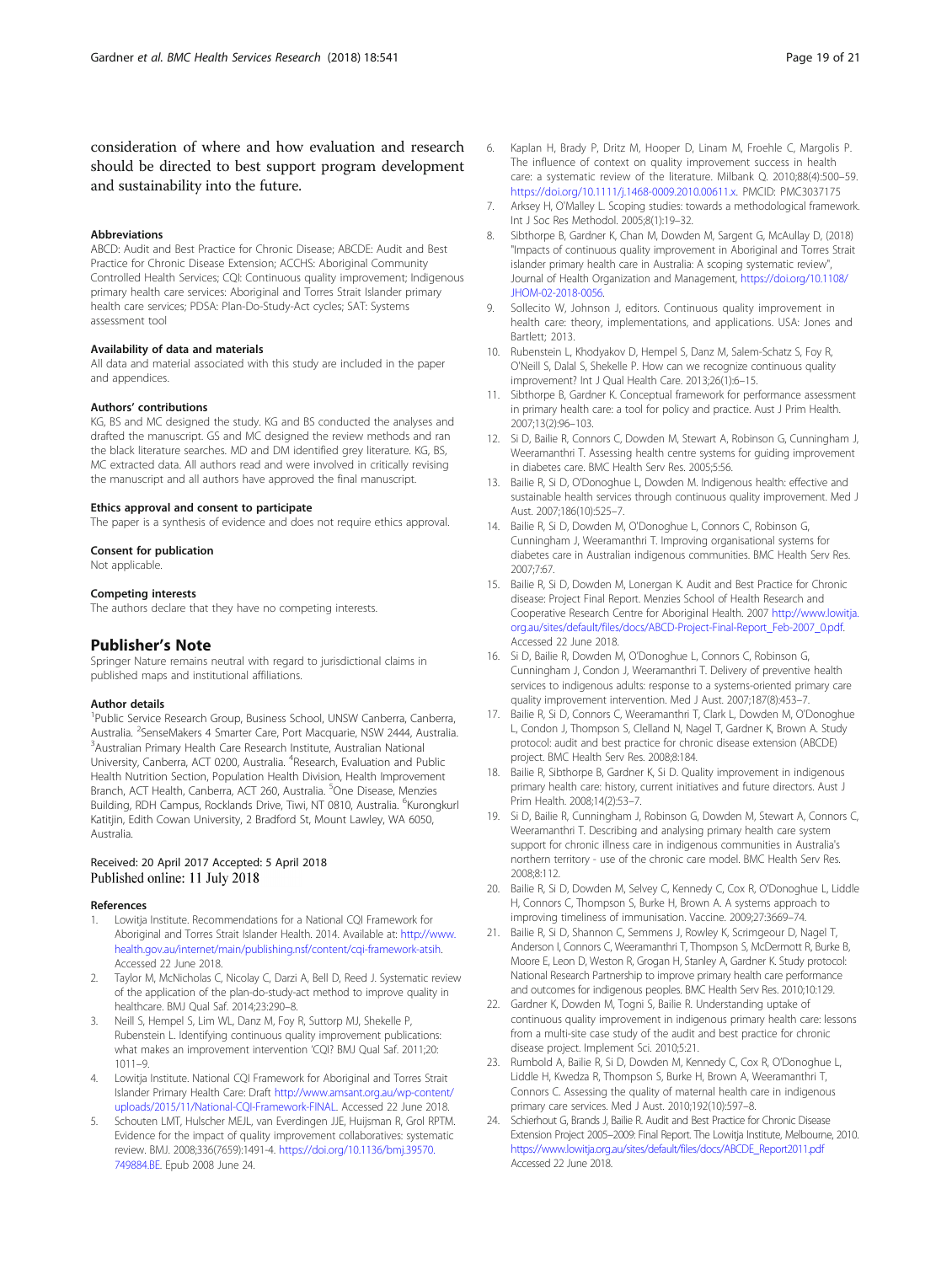- <span id="page-21-0"></span>25. Si D, Bailie R, Dowden M, Kennedy C, Cox R, O'Donoghue L, Liddle H, Kwedza R, Connors C, Thompson S, Burke H, Brown A, Weeramanthri T. Assessing quality of diabetes care and its variation in aboriginal community health centres in Australia. Diabetes Metab Res Rev. 2010;26(6):465–73.
- 26. Bailie R, Si D, Connors C, Kwedza R, O'Donoghue L, Kennedy C, Cox R, Liddle H, Hains J, Dowden M, Burke H, Brown A, Weeramanthri T, Thompson S. Variation in quality of preventive care for well adults in indigenous community health centres in Australia. BMC Health Serv Res. 2011;11(1):139.
- 27. Gardner K, Bailie R, Si D, O'Donoghue L, Kennedy C, Liddle H, Cox R, Kwedza R, Hains J, Dowden M, Fittock M, Connors C, Burke H, Beaver C. Reorienting primary health care for addressing chronic conditions in remote Australia and the South Pacific: review of evidence and lessons from an innovative quality improvement process. Aust J Rural Health. 2011;19:111–7.
- 28. Rumbold A, Bailie R, Si D, Dowden M, Kennedy C, Cox R, O'Donoghue L, Liddle H, Kwedza R, Thompson S, Burke H, Brown A, Weeramanthri T, Connors C. Delivery of maternal health care in indigenous primary care services: baseline data for an ongoing quality improvement initiative. BMC Pregnancy Childbirth. 2011;11(1):16.
- 29. Si D, Dowden M, Kennedy C, Cox R, O'Donoghue L, Liddle H, Kwedza R, Connors C, Thompson S, Burke H, Brown A, Weeramanthri T, Shierhout G, Bailie R. Indigenous community care – documented depression in patients with diabetes. Aust Fam Physician. 2011;40(5):331–3.
- 30. Gausia K, Thompson S, Nagel T, Rumbold A, Connors C, Matthews V, Boyle J, Schierhout G, Bailie R. Antenatal emotional wellbeing screening in aboriginal and Torres Strait islander primary health care services in Australia. Contemp Nurse. 2013;46(1):73–82.
- 31. Ralph A, Fittock M, Schultz R, Thompson D, Dowden M, Clemens T, Parnaby M, Clark M, McDonald M, Edwards K, Carapetis J, Bailie R. Improvement in rheumatic fever and rheumatic heart disease management and prevention using a health Centre-based continuous quality improvement approach. BMC Health Serv Res. 2013;13(1):525.
- 32. Schierhout G, Nagel T, Si D, Connors C, Brown A, Bailie B. Do competing demands of physical illness in type 2 diabetes influence depression screening, documentation and management in primary care: a crosssectional analytic study in aboriginal and Torres Strait islander primary health care settings. Int J Ment Heal Syst. 2013;7(1):16.
- 33. Schierhout G, Hains J, Si D, Kennedy C, Cox R, Kwedza R, O'Donoghue L, Fittock M, Brands J, Lonergan K, Dowden M, Bailie R. Evaluating the effectiveness of a multifaceted, multilevel continuous quality improvement program in primary health care: developing a realist theory of change. Implement Sci. 2013;8(1):119.
- 34. Bailie R, Matthews V, Bailie J, Laycock A. Primary health Care for Aboriginaland Torres Strait Islander Children: priority evidence-practice gaps and stakeholder views on barriers and strategies for improvement. Final report. Menzies School of Health Research, Darwin. 2014. Available at: [https://healthinfonet.ecu.edu.au/key-resources/programs-and-projects/?id=](https://healthinfonet.ecu.edu.au/key-resources/programs-and-projects/?id=2312) [2312](https://healthinfonet.ecu.edu.au/key-resources/programs-and-projects/?id=2312). Accessed 22 June 2018.
- 35. Matthews V, Schierhout G, McBroom J, Connors C, Kennedy C, Kwedza R, Larkins S, Moore E, Thompson S, Scrimgeour D, Bailie R. Duration of participation in continuous quality improvement: a key factor explaining improved delivery of type 2 diabetes services. BMC Health Serv Res. 2014; 14(1):578.
- 36. O'Donoghue L, Percival N, Laycock A, McCalman J, Tse K, Armit C, Bailie R. Evaluating aboriginal and Torres Strait islander health promotion activities using audit and feedback. Aust J Prim Health. 2014;20(4):339–44.
- 37. Bailie J, Matthews V, Nagel T, Laycock A, Bailie R. Priority evidence-practice gaps in aboriginal and Torres Strait islander mental health and wellbeing care (with supporting data): 2011-2013. Phase 2 ESP project report. Menzies School of Health Research, Darwin 2015. [https://healthinfonet.ecu.edu.au/](https://healthinfonet.ecu.edu.au/key-resources/programs-and-projects/?id=2312) [key-resources/programs-and-projects/?id=2312.](https://healthinfonet.ecu.edu.au/key-resources/programs-and-projects/?id=2312) Accessed 22 June 2018.
- 38. Bailie J, Schierhout G, Cunningham F, Yule J, Laycock A, Bailie R. Quality of primary health Care for Aboriginal and Torres Strait Islander People in Australia - key research findings and messages for action from the ABCD National Research Partner. Technical report. Menzies School of Health Research, Darwin, 2015. [https://www.researchgate.net/publication/](https://www.researchgate.net/publication/281244808_Quality_of_Primary_Health_Care_for_Aboriginal_and_Torres_Strait_Islander_People_in_Australia_-_Key_Research_Findings_and_Messages_for_Action_from_the_ABCD_National_Research_Partnership) [281244808\\_Quality\\_of\\_Primary\\_Health\\_Care\\_for\\_Aboriginal\\_and\\_Torres\\_](https://www.researchgate.net/publication/281244808_Quality_of_Primary_Health_Care_for_Aboriginal_and_Torres_Strait_Islander_People_in_Australia_-_Key_Research_Findings_and_Messages_for_Action_from_the_ABCD_National_Research_Partnership) [Strait\\_Islander\\_People\\_in\\_Australia\\_-\\_Key\\_Research\\_Findings\\_and\\_](https://www.researchgate.net/publication/281244808_Quality_of_Primary_Health_Care_for_Aboriginal_and_Torres_Strait_Islander_People_in_Australia_-_Key_Research_Findings_and_Messages_for_Action_from_the_ABCD_National_Research_Partnership) [Messages\\_for\\_Action\\_from\\_the\\_ABCD\\_National\\_Research\\_Partnership](https://www.researchgate.net/publication/281244808_Quality_of_Primary_Health_Care_for_Aboriginal_and_Torres_Strait_Islander_People_in_Australia_-_Key_Research_Findings_and_Messages_for_Action_from_the_ABCD_National_Research_Partnership). Accessed 22 June 2018.
- 39. Bailie R, Schultz R, Matthews V, Bailie J, Laycock A. National Report on aboriginal and Torres Strait islander preventive health care (2012–2014): priority evidence -practice gaps and stakeholder views on barriers and strategies for improvement. Phase 1. Menzies School of Health Research, Darwin, 2015. [http://www.menzies.edu.au/icms\\_docs/209236\\_National\\_](http://www.menzies.edu.au/icms_docs/209236_National_Report_on_Aboriginal_and_Torres_Strait_Islander_Preventive_Health_Care_2012_%E2%80%93_2014.pdf) [Report\\_on\\_Aboriginal\\_and\\_Torres\\_Strait\\_Islander\\_Preventive\\_Health\\_Care\\_](http://www.menzies.edu.au/icms_docs/209236_National_Report_on_Aboriginal_and_Torres_Strait_Islander_Preventive_Health_Care_2012_%E2%80%93_2014.pdf) [2012\\_%E2%80%93\\_2014.pdf.](http://www.menzies.edu.au/icms_docs/209236_National_Report_on_Aboriginal_and_Torres_Strait_Islander_Preventive_Health_Care_2012_%E2%80%93_2014.pdf) Accessed on 22 June 2018.
- 40. Gausia K, Thompson S, Nagel T, Schierhout G, Matthews V, Bailie R. Risk of antenatal psychosocial distress in indigenous women and its management at primary health care centres in Australia. Gen Hosp Psychiatry. 2015;37(4):335–9.
- 41. Gibson-Helm M, Teede H, Rumbold A, Ranasinha S, Bailie R, Boyle J. Continuous quality improvement and metabolic screening during pregnancy at primary health centres attended by aboriginal and Torres Strait islander women. Med J Aust. 2015;203(9):369–70.
- 42. Matthews V, Connors C, Laycock A, Bailie J, Bailie R. Chronic illness Care for Aboriginal and Torres Strait Islander People: final report. ESP project: priority evidence-practice gaps and stakeholder views on barriers and strategies for improvement. Menzies School of Health Research, Darwin 2015. Available at: [http://www.healthinfonet.ecu.edu.au/key-resources/programs](http://www.healthinfonet.ecu.edu.au/key-resources/programs-projects?pid=2312)[projects?pid=2312.](http://www.healthinfonet.ecu.edu.au/key-resources/programs-projects?pid=2312) Accessed 22 June 2018.
- 43. Newham J, Schierhout G, Bailie R, Ward P. 'There's only one enabler; come up, help us': staff perspectives of barriers and enablers to continuous quality improvement in aboriginal primary health-care settings in South Australia. Aust J Prim Health. 2015;22(3):244–54.
- 44. Puszka S, Nagel T, Matthews V, Mosca D, Piovesan R, Nori A, Bailie R. Monitoring and assessing the quality of care for youth: developing an audit tool using an expert consensus approach. Int J Ment Heal Syst. 2015;9:28.
- 45. Burnett A, Morse A, Naduvilath T, Boudville A, Taylor H, Bailie R. Delivery of eye and vision Services in Aboriginal and Torres Strait Islander Primary Healthcare Centers. Front Public Health. 2016;4:1–8.
- 46. Schierhout G, Matthews V, Connors C, Thompson S, Kwedza R, Kennedy C, Bailie R. Improvement in delivery of type 2 diabetes services differs by mode of care: a retrospective longitudinal analysis in the aboriginal and Torres Strait islander primary health care setting. BMC Health Serv Res. 2016;16(1):1–18.
- 47. Cunningham F, Ferguson-Hill S, Matthews V, Bailie R. Leveraging quality improvement through use of the systems assessment tool in indigenous primary health care services: a mixed methods study. BMC Health Serv Res. 2016;16(1):1–11.
- 48. Gibson-Helm M, Rumbold A, Teede H, Ranasinha S, Bailie R, Boyle J. Improving the provision of pregnancy care for aboriginal and Torres Strait islander women: a continuous quality improvement initiative. BMC Pregnancy Childbirth, 2016. 16:118. [https://doi.org/10.1186/s12884-016-0892-1.](https://doi.org/10.1186/s12884-016-0892-1)
- 49. Bailie J, Laycock A, Matthews V, Bailie R. System-level action required for wide-scale improvement in quality of primary health care: synthesis of feedback from an interactive process to promote dissemination and use of aggregated quality of care data. Frontiers. 2016;4:86. [https://doi.org/10.3389/](https://doi.org/10.3389/fpubh.2016.00086) [fpubh.2016.00086.](https://doi.org/10.3389/fpubh.2016.00086)
- 50. Laycock A, Bailie J, Matthews V, Bailie R. Interactive dissemination: engaging stakeholders in the use of aggregated quality improvement data for system-wide change in Australian indigenous primary health care. Frontiers. 2016;4:84. [https://doi.org/10.3389/fpubh.2016.00084.](https://doi.org/10.3389/fpubh.2016.00084)
- 51. Percival N, O'Donoghue L, Lin V, Tsey K, Bailie R. Improving health promotion using quality improvement techniques in Australian Indigenous primary health care. Frontiers. 2016; [https://doi.org/10.3389/fpubh.2016.](https://doi.org/10.3389/fpubh.2016.00053) [00053](https://doi.org/10.3389/fpubh.2016.00053)
- 52. Bailie C, Matthews V, Bailie J, Burgess CP, Copley K, Kennedy C, Moore L, Larkins S, Thompson S, Bailie R. Determinants and gaps in preventive care delivery for Indigenous Australians: a cross-sectional analysis. Frontiers. 2016; <https://doi.org/10.3389/fpubh.2016.00034>
- 53. Vasant B, Matthews V, Burgess CP, Connors C, Bailie R. Wide variation in absolute cardiovascular risk assessment in Aboriginal and Torres Strait Islander people with Type 2 diabetes. Frontiers. 2016; [https://doi.org/10.](https://doi.org/10.3389/fpubh.2016.00037) [3389/fpubh.2016.00037](https://doi.org/10.3389/fpubh.2016.00037)
- 54. McDermott R, Schmidt B, Sinha A, Mills P. Improving diabetes care in the primary healthcare setting: a randomised cluster trial in remote indigenous communities. Med J Aust. 2001;174(10):497–502.
- 55. McDermott R, Tulip F, Schmidt B, Sinha A. Sustaining better diabetes care in remote indigenous Australian communities. Br Med J. 2003;327:428–30.
- 56. Knight A, Caesar C, Ford F, Coughlin A, Frick C. Improving primary care in Australia through the Australian primary care Collaboratives program: a quality improvement report. BMJ Qual Saf. 2012;21(11):948–55.